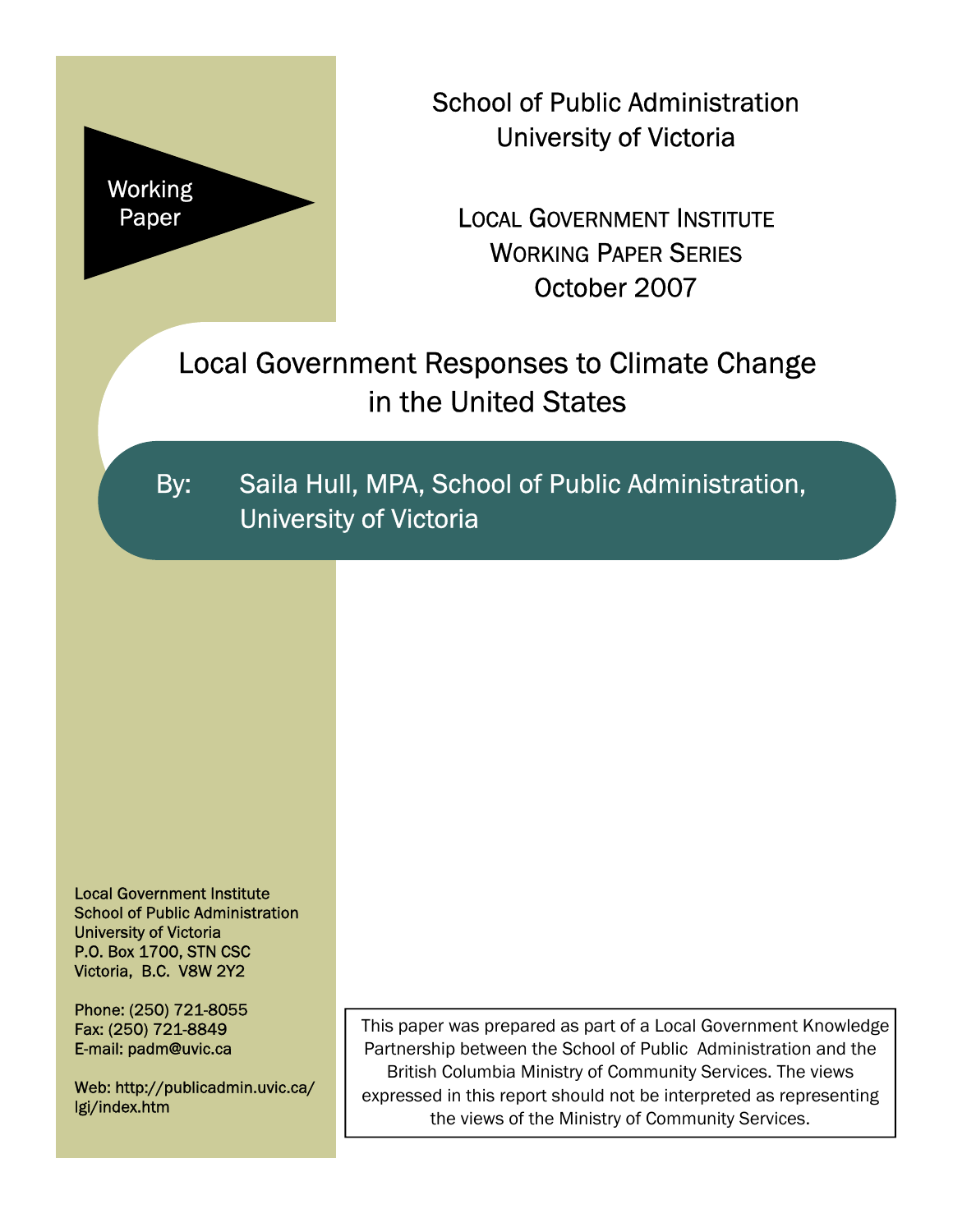#### **EXECUTIVE SUMMARY**

Climate change has emerged as an important issue for society and government, with recent recognition and focus on the need for adaptation to respond to past and existing emissions that will continue to have profound effects on the planet and on communities. Local governments have a strong role to play in adaptation planning and implementation, and this paper examines in particular the response of local governments in the United States to this issue. The paper sets out to provide a snapshot of adaptation activities and attempts to address the questions of what actions would give the greatest return on investment and what actions are showing the most promise.

Research has indicated that in North America, an overall northern shift in climate conditions is expected. An increase in the frequency and severity of extreme weather events is predicted, and some regions will become wetter while others will become drier. Sea-level rise is a major concern for low-lying coastal areas and tropical islands. Negative impacts are expected on water supply, quality, and temperature, which affect both people and natural ecosystems. These predicted impacts have significant implications for local governments, affecting a wide range of services, functions, and infrastructure, and budgets.

In the United States, the majority of cities have been slow to incorporate adaptation into policy; however, there a number of positive examples of where cities have incorporated climate change factors into the planning and implementation of specific projects. A number of tools exist to undertake adaptation, and often a mix of actions and policies is needed to achieve the desired outcome. There is a definite need for more coordinated efforts and strategies, and this will involve reforming institutions and structures. Sometimes existing institutions, such as the U.S. - Canada Great Lakes Commission, can provide the necessary framework, while at other times, new institutions will need to be formed. Experience thus far indicates that these institutional mechanisms should involve multiple stakeholders and be supported by senior staff, funding, and linkages with climate change research organizations.

Other important tools for adaptation include land use planning, expenditures, incentives, regulation and design, and outreach and communications. Land use planning is a preventative approach to siting of buildings and infrastructure, and often changes in infrastructure design and building codes can be achieved relatively inexpensively. Some costly expenditures may be required such as protection measures, land purchases, and damage claims from extreme weather events. Preventative programs such as offering grants and incentives, planting trees, conducting public outreach, and purchasing beneficial products may help to buffer the costly expenditures.

Very little research has been completed on the effectiveness of various adaptation options. This is mostly because the efforts of local governments to incorporate climate change adaptation into policies is new and at the draft stage. Thus, it was not possible to provide an evaluation of alternative approaches for efficiency or for being the most promising. However, some preliminary considerations in examining adaptation options and assessing resiliency are provided in the appendices. Overall, the literature indicated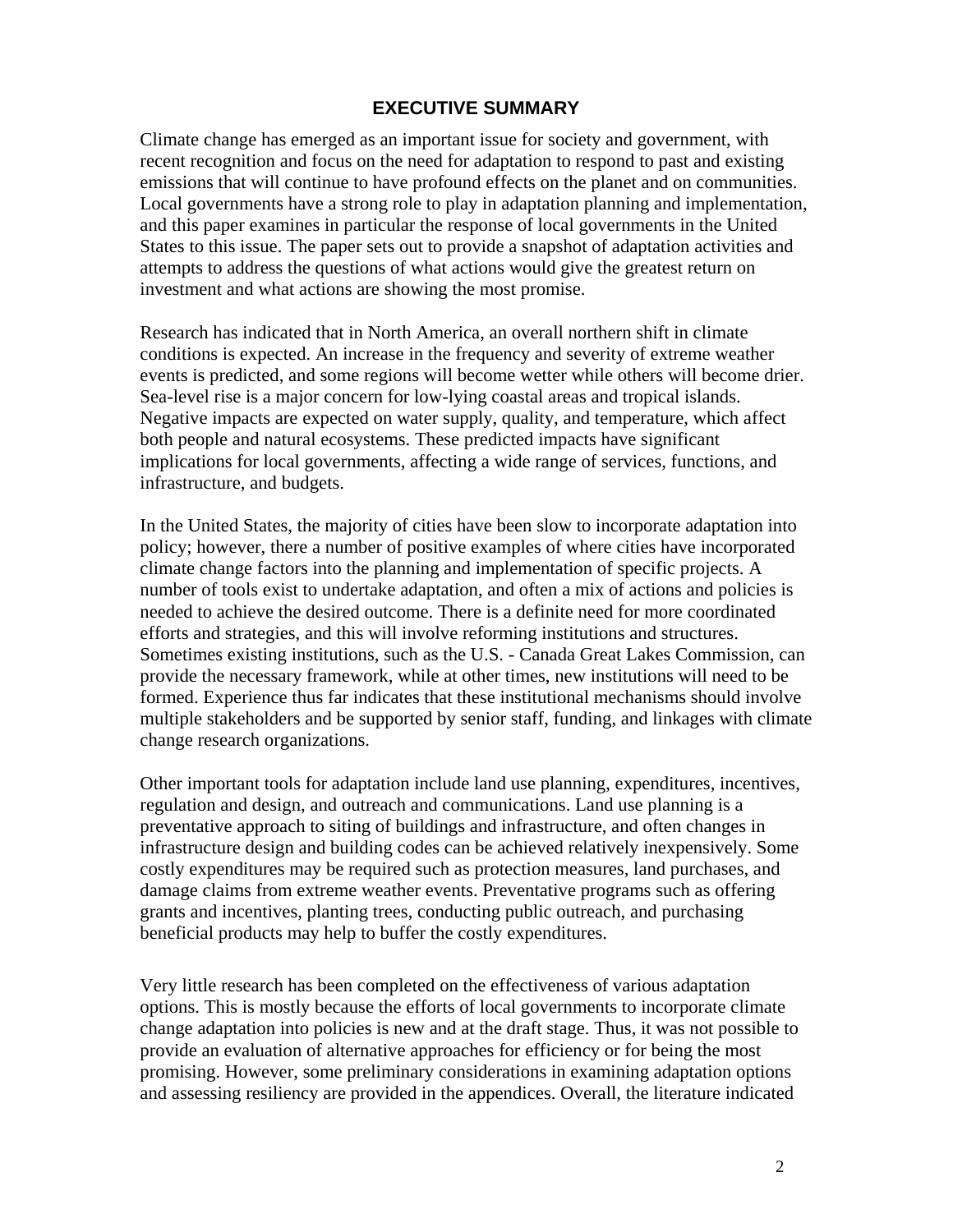that the most suitable adaptive strategies are those that also provide benefits in the present ("no regrets actions"). There is a strong argument for proactive strategies as being the most cost-effective. Finally, more understanding is needed on risks, local effects, and when impacts will actually occur, and more extensive adaptation than is currently occurring is required to reduce vulnerability to climate change.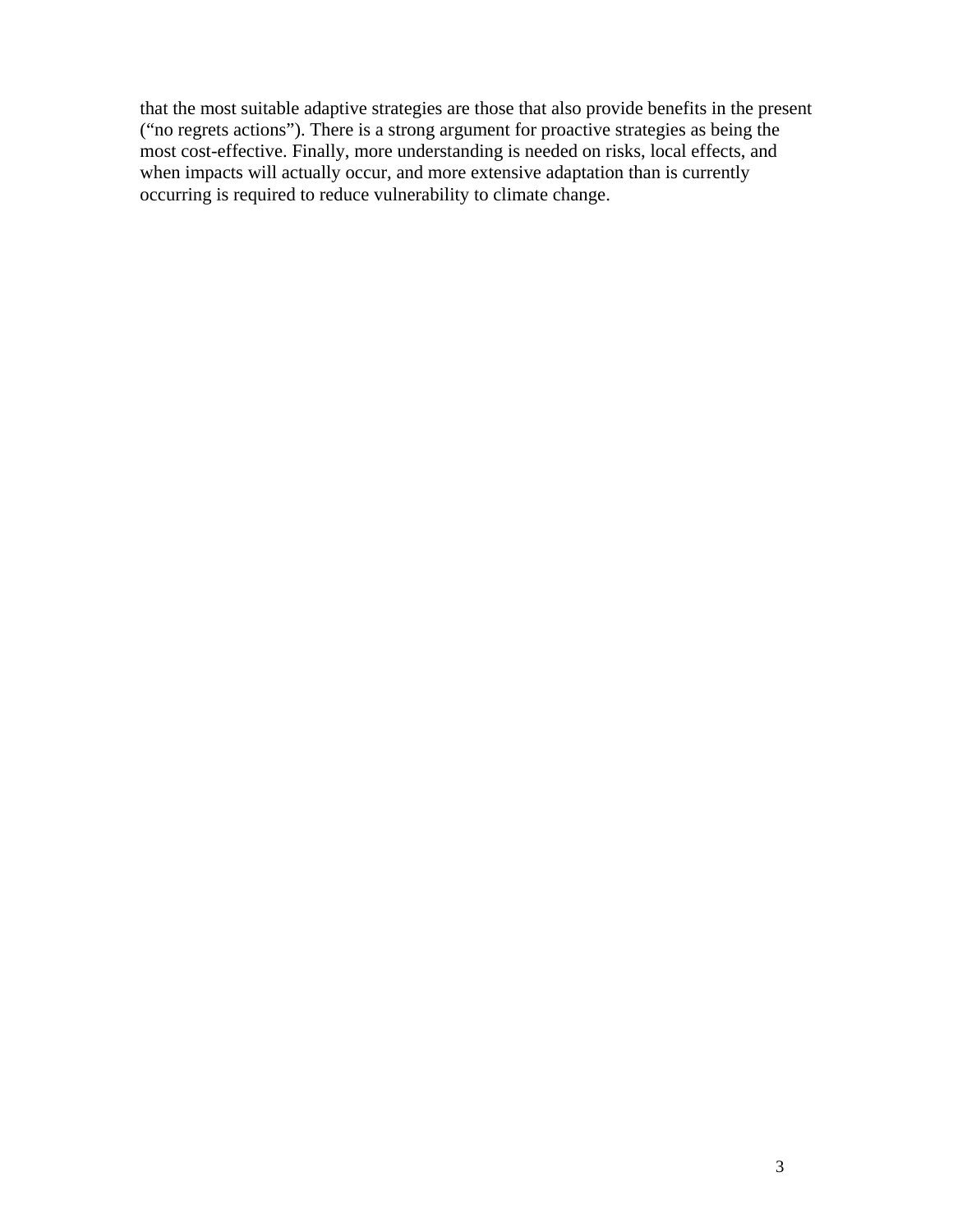# **TABLE OF CONTENTS**

| <b>3.1 Climate Change Impacts</b>        | 6         |
|------------------------------------------|-----------|
| 3.2 General Findings about Adaptation    | 8         |
| <b>3.3 Climate Change Policy Toolbox</b> | <b>10</b> |
|                                          |           |
|                                          |           |
|                                          |           |

# **LIST OF APPENDICES**

**APPENDIX A: List of Possible Adaptation Options<br>APPENDIX B: Tips for Measuring Adaptation Options and Resiliency**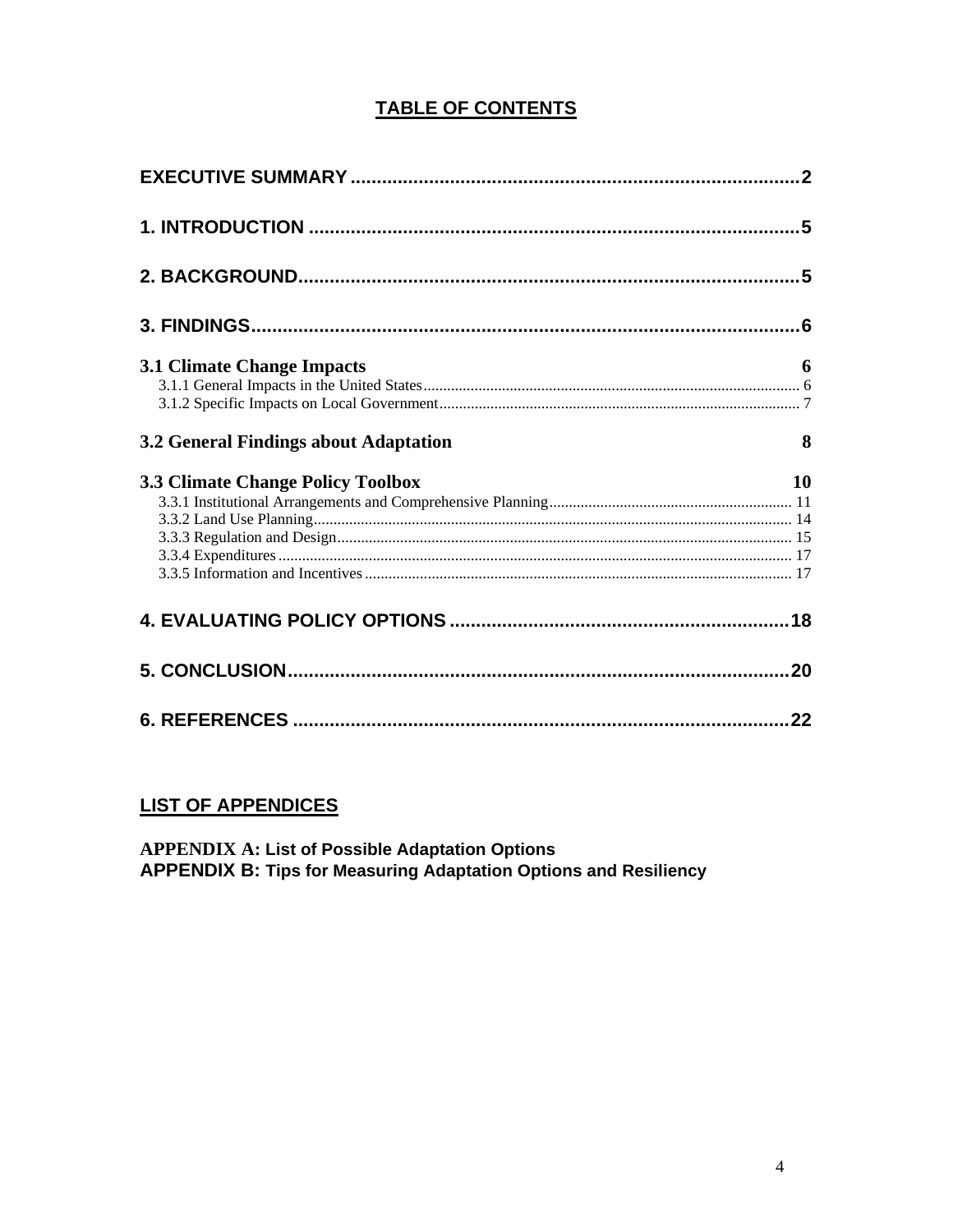# **1. INTRODUCTION**

Climate Change has become an emerging priority for society and communities, and all levels of governments, including local, are forming responses to this issue. However, in the United States, this effort is just beginning. The majority of states and cities have focused on creating Climate Change Action Plans dealing with mitigation, and very few have addressed the issue of adaptation. Many of the adaptation plans and actions that are in progress by state and local governments are in their earliest stages. Adaptation planning is now gaining greater attention and resources from states and localities, and there are several leading case studies to learn from. (Pew Centre on Global Climate Change, 2007)

This paper is meant to address the following three research questions:

- 1. What are local governments doing in anticipation of climate change, i.e. planning for its impact by lessening the negative consequences?
- 2. Of all possible actions a local government could take, which set would give the greatest return on investment?
- 3. What actions have already made a difference or are most promising independent of efficiency considerations?

To explore these research questions, the remainder of the paper covers the background on the issue of climate change and local government responsibility, the key findings and case studies of local government adaptation in the United States, and issues around evaluating policy options.

This research paper has a practical focus, thus secondary research was undertaken from references such as Internet sources, planning documents, academic publications, newspapers, magazines, and government publications to assess the status of climate change preparation in the United States. Specific examples were drawn from local government and regional websites as well as climate change research centres.

# **2. BACKGROUND**

Climate Change resulting from increased greenhouse gas emissions has the potential to harm societies and ecosystems. Vulnerable sectors include but are not limited to human health, coastal settlements, water resources, forestry, and agriculture. It has become a major issue for all levels of government. The majority of local authorities' responses to climate change have tended to concentrate on their role in reducing greenhouse gas emissions (Easterling et al., 2004). According to editorials in the Boston Globe and in Nature, the lack of discussion on climate change adaptation in the United States has been attributed to the federal government's reluctance to acknowledge manmade warming, and environmental groups' concern that talking about adaptation would weaken the focus on the need to reduce greenhouse gas emissions (Daley, 2007; Funkhouser, 2007).

However, recognition is increasing that despite the best mitigation efforts, there will be a lag effect on the climate system from past emissions that have long lifetimes in the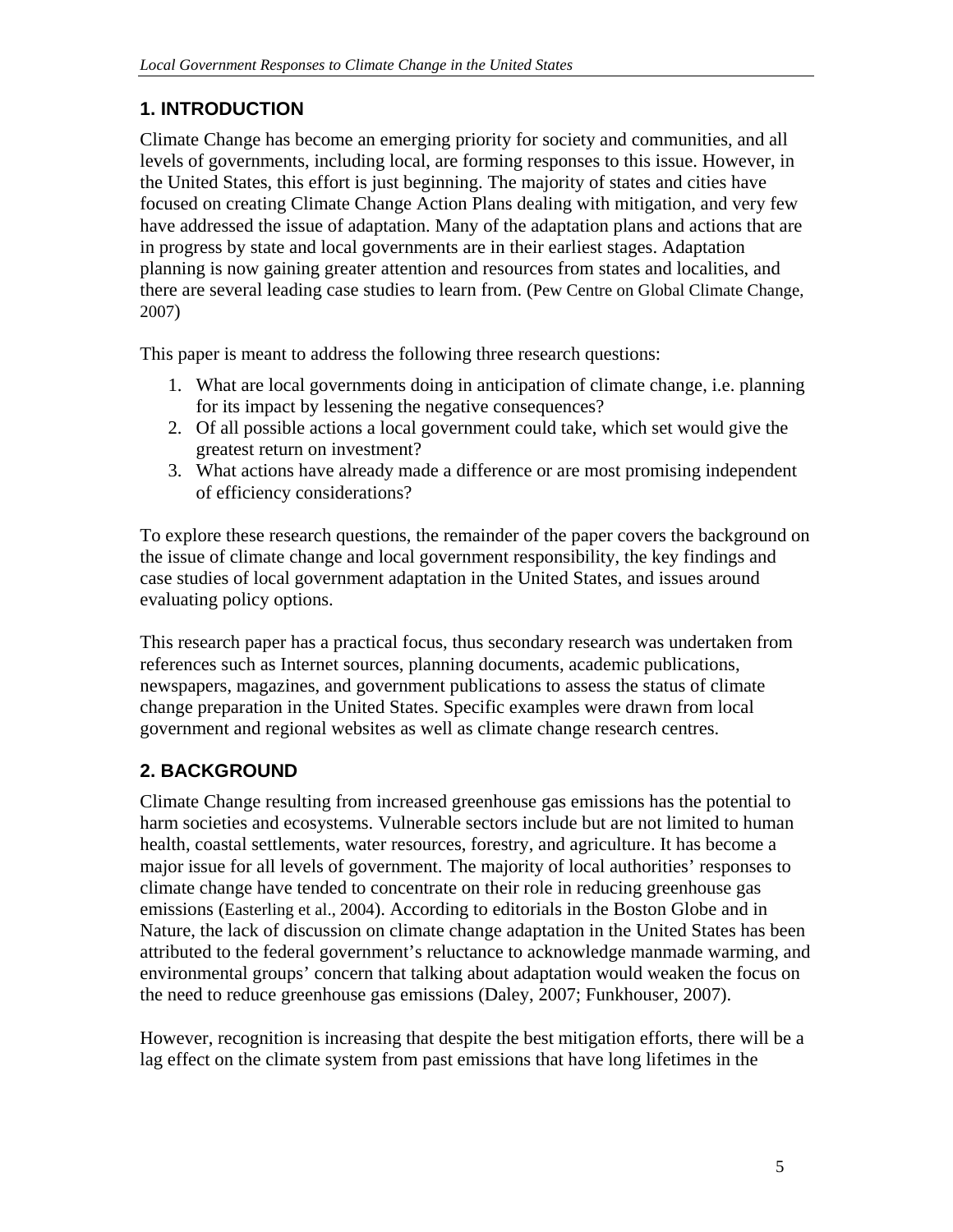atmosphere<sup>1</sup>. The IPCC states that, "past emissions are estimated to involve some unavoidable warming (about a further  $0.6^{\circ}$ C by the end of the century) even if atmospheric greenhouse gas concentrations remain at 2000 levels". Vulnerable sectors and communities will need to adapt to a changing climate or face diminished functions. Adaptation has emerged as a future necessity and as a risk-management strategy; it represents a complementary approach to mitigation.

Specific impacts such as droughts and increased flooding often occur at a community and regional level, thus local governments have a responsibility to prepare and will play an especially crucial role (Kirshen et al., 2005). Many areas under local government jurisdiction such as emergency preparedness and response, community facilities, water management (drinking, storm, waste), land-use planning, building regulation, economic development, and natural areas management will be impacted by climate change. The focus of this paper is on the local government response, as it is the area where direct decisions and actions affecting communities can be made; however, each level of government has an important role in any adaptation strategy (Pew Centre on Global Climate Change, 2007).

# **3. FINDINGS**

<u>.</u>

## **3.1 Climate Change Impacts**

### *3.1.1 General Impacts in the United States*

The United States has undergone a national assessment to develop an initial understanding of the potential impacts of climate change in the  $21<sup>st</sup>$  century. In addition, individual states, such as California and Washington, have begun to conduct similar assessments. The scientific community is uncertain about the extent of future global warming, thus they have projected a range of scenarios depending on future greenhouse gas emissions. The mid-range of projected warming is often used in assessments, which predicts a global average warming of about 3 to 5 degrees Celsius by the end of the century (U.S. Department of State, 2002).

The United States is a geographically diverse country with a wide variety of climate conditions and ecosystems. Thus the impacts of climate change will be felt differently in each region. However, an overall northern shift in weather systems and climate conditions is expected. Some of the most dramatic climate change impacts will be experienced as increased frequency and severity of extreme weather events, such as heat waves, wildfires, flooding, hurricanes, major drought, and storms. In some regions precipitation will increase along with heavier rain events, while other regions will become drier and face drought. Sea-level rise is a major concern for low-lying coastal areas and tropical islands (Easterling et al., 2004). Changes in surface water and groundwater temperature, quantity, and quality will impact fish and wildlife, and challenge water managers. Natural ecosystems are the most vulnerable, because it will be difficult for many species to change behaviour or migrate in response to climate change. Minor changes will affect many ecosystems, many of which are already threatened, and

<sup>&</sup>lt;sup>1</sup>Easterling et al., 2004; U.S. EPA, 2006; U.S. Department of State, 2002; IPCC, 2007.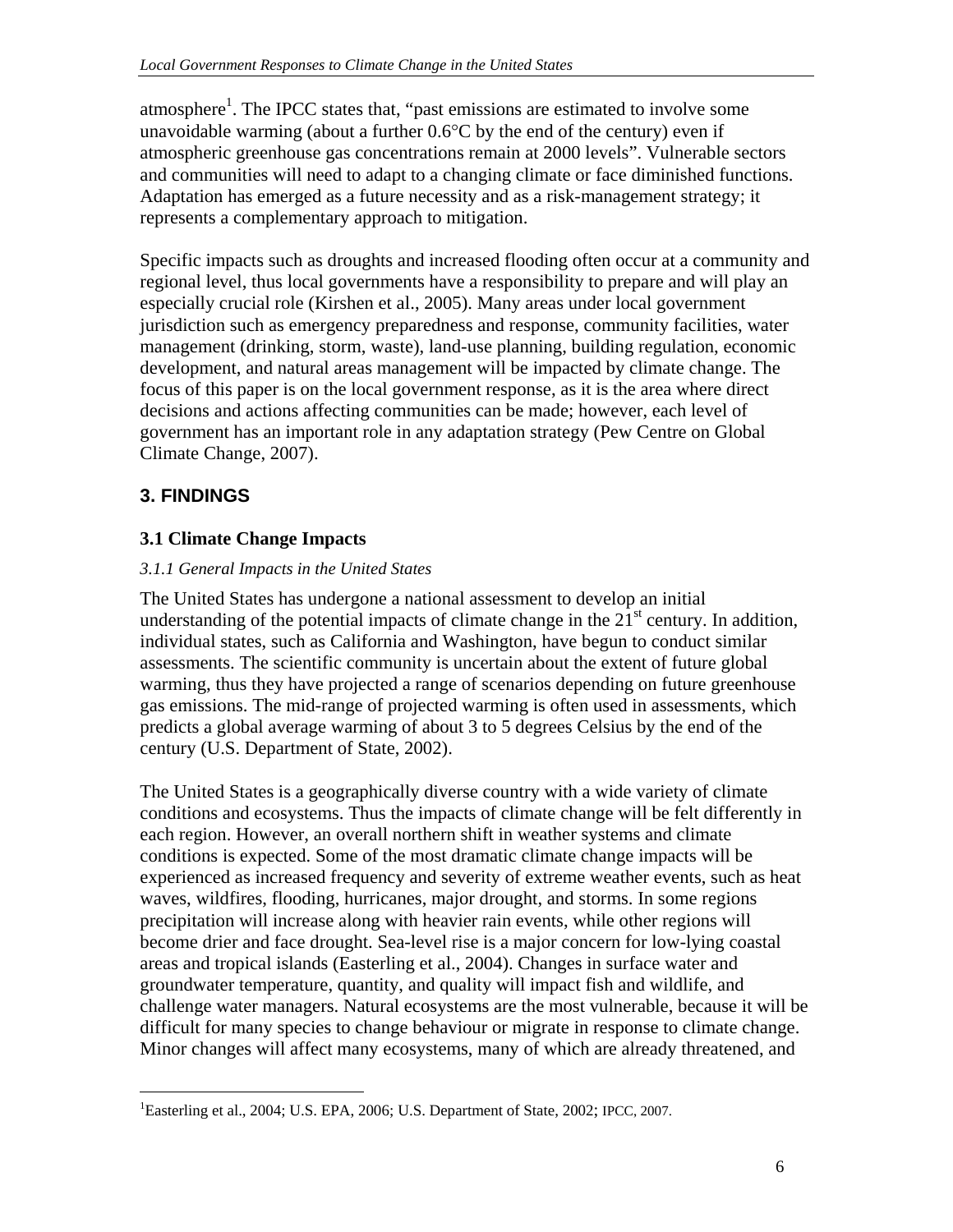some of the goods and services lost through the disappearance or fragmentation of natural ecosystems will be costly or impossible to replace. At this point, significant uncertainties remain in the science underlying regional changes in climate and their impacts, as complex systems will respond to ongoing climate change in unexpected ways (U.S. Department of State, 2002).

#### *3.1.2 Specific Impacts on Local Government*

The general impacts of climate change have significant implications for local governments. There could be large financial ramifications, affecting a wide range of municipal services, functions, and infrastructure. Asset and infrastructure management, water management, growth management and land use planning, public and environmental health, and emergency management are examples of areas of work that will be affected.

Infrastructure and asset management is an obvious and substantial area of activity for local governments where anticipating impacts is required. Infrastructure that can be affected includes roads, bridges, stormwater systems, sewage treatment plants and distribution systems, water supply, levees and dams, buildings, and local power supplies (Funkhouser, 2007). Flooding is of particular concern with major implications for infrastructure and emergency management, as it can cause overloading of storm-water and wastewater systems, damage water and sewage treatment facilities, inundate landfills, cause property damage, and stop traffic flow (Easterling et al., 2004). For example, the intense rainfall (100-year storm event) that occurred over Seattle on December 14, 2006 flooded streets and stopped traffic for hours. The downpour flooded basements, felled thousands of trees, knocked out power to over a million homes and businesses, opened up a 15 by 20 foot sinkhole, and caused a sewage treatment plant to dump tens of millions of raw sewage into Puget Sound. More than 1500 emergencies were called in, and by January of 2007, more than 200 people had filed damage claims with the City of Seattle (Funkhouser, 2007).

Water management is already a significant challenge for regional and urban governments. Many U.S. rivers and streams currently do not have enough water to satisfy existing water rights and claims and parts of the United States such as California and the Great Plains are dependent on declining ground-water supplies. Coastal aquifers will be affected by seawater intrusion, which will place additional pressure on surface water. Climate change will increase competition for water supplies, and the nation's water resources will have to be managed very carefully (U.S. Department of State, 2002).

Growth management and planning is often thought of when proposing solutions to reducing greenhouse gas emissions. Smart growth planning such as redevelopment, infill and people-scaled communities is advocated as a way to reduce traffic congestion and carbon emissions (Funkhouser, 2007). However, land use planning also has a strong role in adaptation efforts such as with coastal zoning, anticipating flood risk, planning for protected areas, and managing water resources (Wilson, 2006). The way smart growth planning is implemented may have unintended consequences for urban infrastructure. Small development projects and infills that add just 10% in imperviousness to a watershed can greatly impact urban hydrologic systems and increase flooding. Some cities have loosened requirements for mitigation of runoff to encourage redevelopment or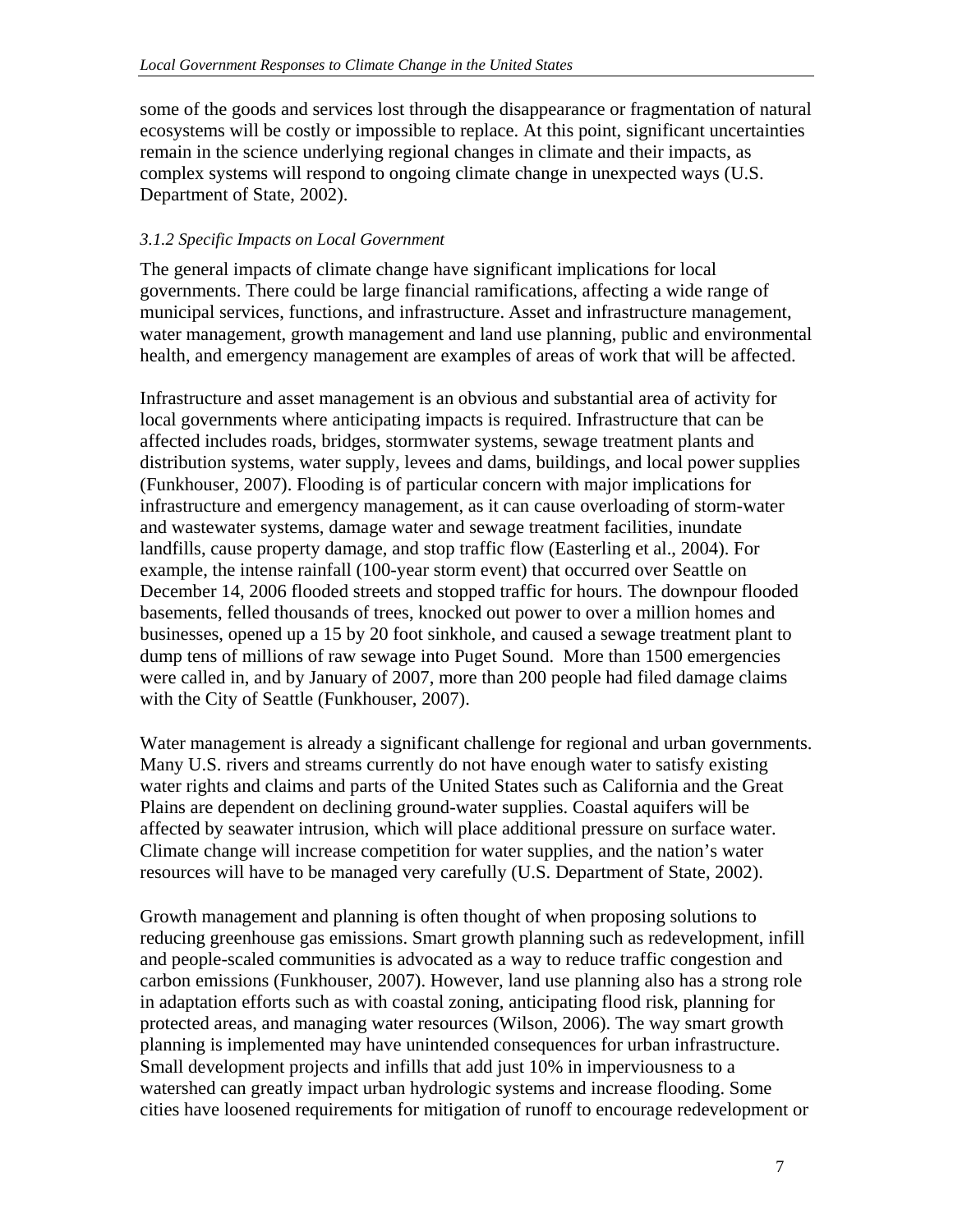based runoff scenarios on pre-climate change conditions (Funkhouser, 2007). This indicates that all unintended consequences of policy need to be considered in decisionmaking, and that it is important how policy is implemented.

Human health impacts may increase in the United States from climate change in many ways. Examples include dehydration, fatigue, inability to leave home during extreme weather events, damage to lungs from forest fires, and increases in vector-born diseases. Those living in remote areas, in poverty, and the sick and elderly are most vulnerable to events such as power shortages and extreme weather, which could lead to food and medicine spoilage, inability to pump water, and lack of supplies being available (Drechsler et al., 2006; Natural Capital Solutions, 2007; Burton et al., 2004). Managing all these potential health impacts will challenge city governments, along with county, state and federal agencies. The impact from heat waves has already been felt in many parts of the U.S. and Europe. For example, over 100 people died in California during July 2006 from heat-related causes, which was a large increase from the year before (Natural Capital Solutions, 2007).

The impact on environmental health is expected to be significant. Increased contamination and pollution of freshwater systems, increased air pollution, decreased biodiversity, and the disappearance of vulnerable ecosystems such as barrier reefs and alpine meadows are expected to occur in some areas. One benefit is that the productivity of agriculture and forest ecosystems may actually increase, allowing for a stronger carbon sink (U.S. Department of State, 2002). The interactions of the natural environment are complex and dynamic, and these wider implications will need to be incorporated into local government activities and planning (Wilson, 2006). For example, stormwater management and protected area planning can contribute to environmental health through techniques such as green roofs, urban forestry and natural ponds, and density bonusing to increase green space (Funkhouser, 2007).

Emergency and disaster management crosscuts the work of many local government departments. Through anticipating backup power for critical urban infrastructure systems, planning for flooding and storms, participating in flood-risk mapping, and setting up emergency procedures and centers and response plans for times of disaster such as heat waves and hurricanes, emergency management has an important role in adaptation. For example, the city of Philadelphia has a response plan that includes a Heat Health Watch-Warning System (HHWWS), and the City of Chicago has an Action Plan for Extreme Weather Conditions during a heat wave or severe cold (Natural Capital Solutions, 2007).

## **3.2 General Findings about Adaptation**

There has been limited applied research thus far on adaptation, due in part to the uncertainties associated with the complexity and scale of adaptation processes and limited experience with regards to anthropogenic climate change. However, the literature thus far indicates that US society can adapt with either net gains or some costs if warming occurs at the lower end of projections, and this assumes no change in climate variability and optimistic assumptions about mitigation and adaptation efforts. However, a much larger magnitude of warming could impact many sectors with net losses and higher costs.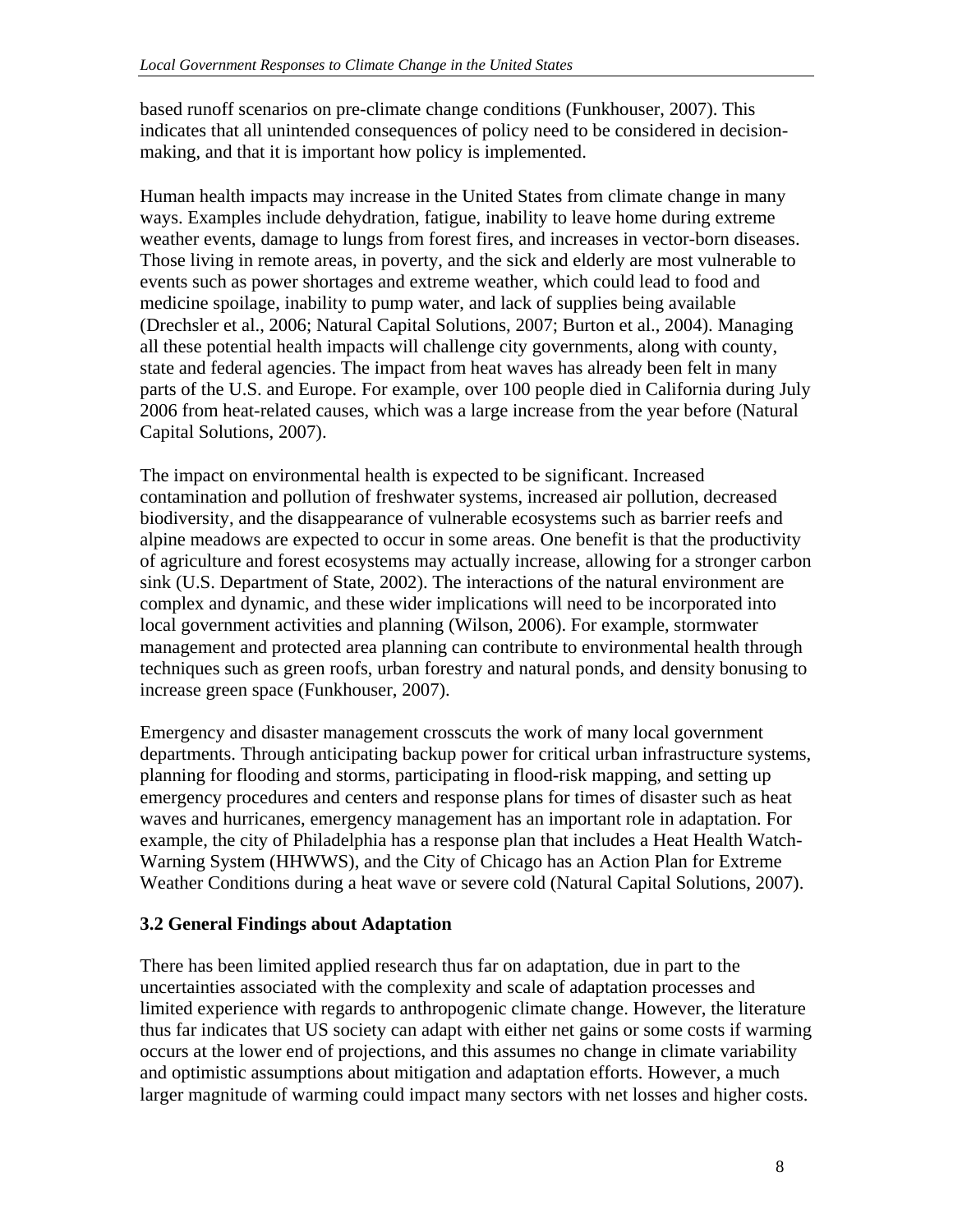It is uncertain how much of an increase in frequency or intensity of extreme weather events the United States can handle (Easterling et al., 2004).

A positive factor is that the United States has shown a great capacity for applying technological and geographical knowledge to enhance resilience and reduce vulnerability to fluctuating climate conditions. For example, buildings have been designed and constructed better over the last fifty years and better warning systems about extreme events have been developed (U.S. Department of State, 2002). There is a need to continue this learning and to use adaptive management in preparing for climate change and to minimize future impacts. Research and information sharing should occur at a greater scale to transfer knowledge about successful adaptation strategies (Thompson et al., 2006).

It has been found that many of the most suitable adaptive strategies are "win-win" or "no regrets" in that they improve today's conditions such as public health, resource planning and economic efficiency. A "no regrets" action provides benefits in current and future climate conditions even if no climate change occurs (Luers and Moser, 2006). For example, improved disease surveillance and prevention programs, improved sanitation programs, and education of health professionals and the public are beneficial activities to carry out to improve public health regardless of climate change (U.S. Department of State, 2002). Allowing markets to signal whether water supplies are limited enables consumers to react quickly to changes in supply, which is a technique that has been advocated for some time to improve water use efficiency and will help mitigate the adverse impacts of climate change (Luers and Moser, 2006). Often, proactive steps in one sector will benefit other sectors, particularly in the case of flood management, even with less severe climate change scenarios. For example, land use policies that limit development in flood-prone areas also improve water quality and overall environmental quality (Kirshen et al., 2005).

Other times simply changing operations can have a positive effect. Seattle Public Utilities (responsible for supplying drinking water to more than 1.45 million people from the Cascade Mountains) has developed and applied a number of adaptation strategies to enhance the water supply system while also meeting stream flow requirements for fish. In 2005, the record low winter snowpack created deep concern for water supply availability in the summer, thus Seattle Public Utilities captured more water in storage than during a normal year. This provided enough water to return to normal by the early summer (City of Seattle, 2006).

Two types of adaptation measures are being undertaken in the US – most are reactive, and some are proactive. However, there is a strong argument in the literature that the most cost-effective solution is to be proactive (plan for 50-100 years) (U.S. Department of State, 2002). This can be difficult for local governments with the short-term horizons of local plans and budgets, which are at odds with the long-term implications of climate change (Wilson, 2006). By taking climate change into account for long-term decision making, removing disincentives and introducing incentives to modify behaviour, the capacity to cope will improve. This approach makes sense for long-term investments and the design and organization of institutions, and calls for the better design, reform, and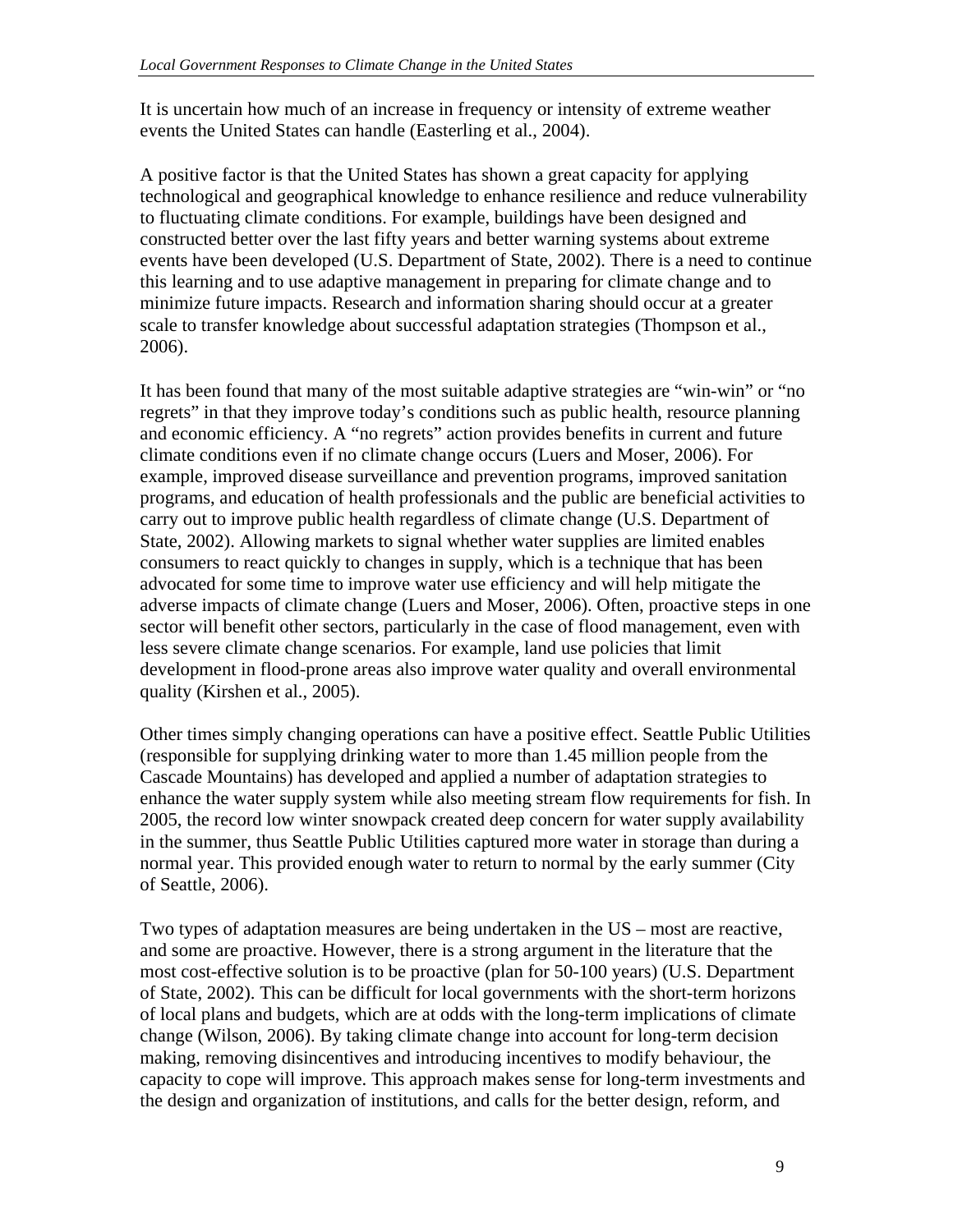coordination of government policies and programs. Measures taken now can minimize property damage, reduce eventual costs, maximize the ecological health of ecosystems and are generally of lower cost (Luers and Moser, 2006).

Being proactive about anticipating future change can add value to infrastructure investments at low additional cost. For example, adding a reclaimed water system onto a planned wastewater treatment system expansion reduces the marginal cost of adding a reclaimed water system in the future while providing a buffer for projected reductions in water supply (The Climate Impacts Group, 2007).

Proactive adaptation can be facilitated through a variety of mechanisms including infrastructure planning and development, knowledge and learning, institutional design and reform, avoidance of maladaptation, technological innovation, and risk and disaster management and response. The adequacy and preparedness of relief systems and programs is particularly important, such as fire mitigation programs that include prescribed burns and land use controls to reduce risk. All of these mechanisms are governed or influenced by public policy, showing the important role that government has in proactive adaptation (U.S. Department of State, 2002).

## **3.3 Climate Change Policy Toolbox**

 $\overline{a}$ 

The range of potential adaptive responses available is large, from technological solutions such as sea defences to policy such as planning regulations (Intergovernmental Panel on Climate Change, 2007). Just as the impacts of climate change will vary from area to area, the combination of institutions and legal and political tools available to elected decisionmakers are unique from region to region. Preparedness actions will need to be tailored to the circumstances of different communities, and often can be merged with existing planning efforts, such as when updates to community water supply plans or development master plans are occurring (The Climate Impacts Group, 2007). The majority of cities have been slow to incorporate adaptation into policy, and what has occurred has been piecemeal and unsystematic. However, there are a number of positive examples where cities have incorporated climate change factors into the planning and implementation of specific projects (Ligeti et al., 2007). Appendix A provides a more detailed list of tools and actions that some urban regions are considering by sector (Ligeti et al., 2007).

This section covers examples of institutional arrangements and comprehensive planning, regulation and design, expenditures, and information and incentives. All of these responses form a toolbox of strategies for local governments to respond to climate change. Often a mix of actions and policies help achieve the desired outcome (Natural Capital Solutions, 2007). The following case study from Goleta, California<sup>2</sup> indicates how policies, information and incentives, regulation and design, and government expenditures came together to achieve water conservation and avoidance of a large capital cost.

<sup>&</sup>lt;sup>2</sup> Source: [Natural Capital Solutions, 2007. Climate Protection Manual for Cities.]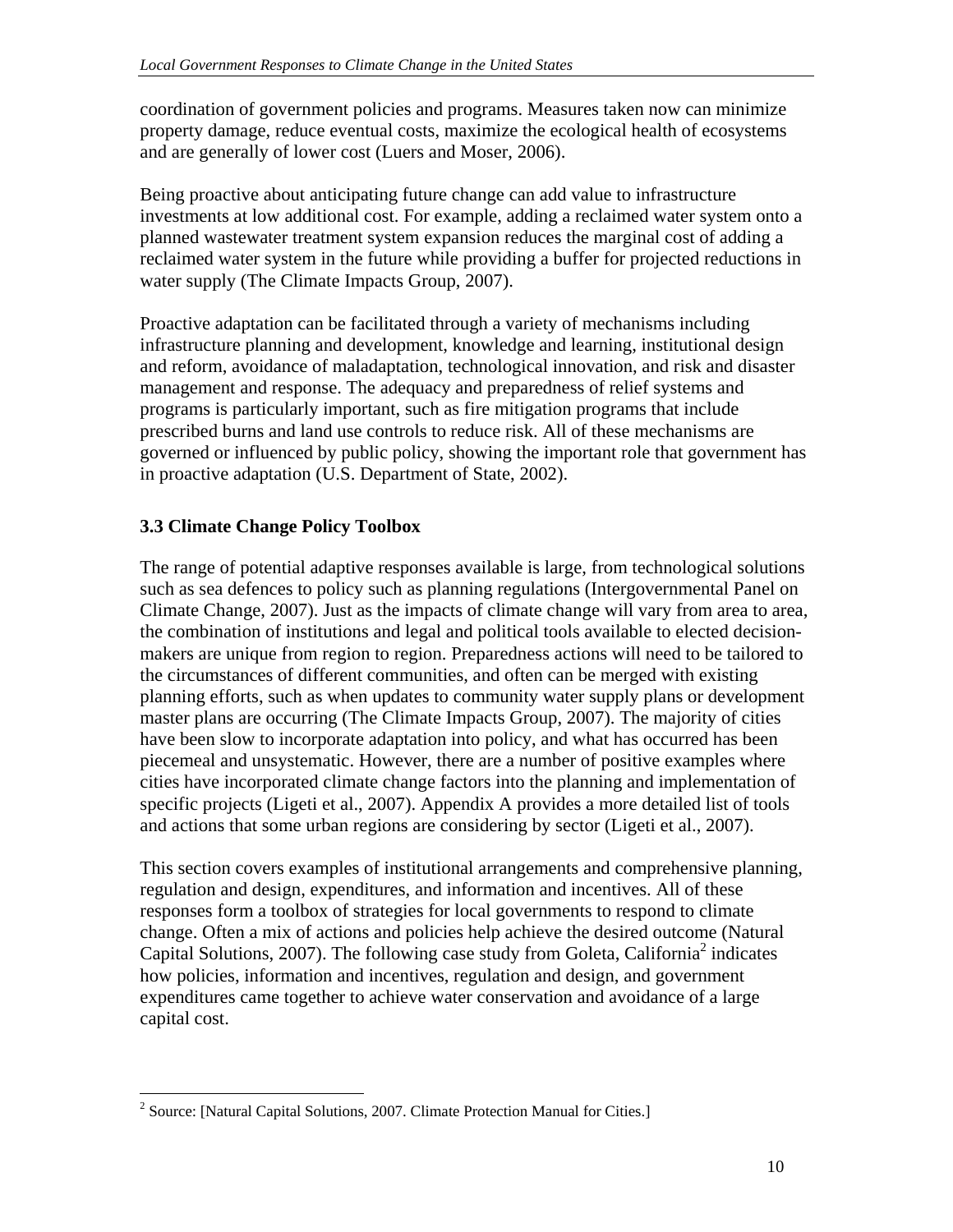### **CASE STUDY**

In 1989, Goleta was facing drought and a possible multi-million dollar expenditure to meet the Environmental Protection Agency's (EPA) sewage treatment standards. The town decided to spend \$1.5 million on a variety of activities such as: providing incentives to buy ultra lowflow toilets, changing tariff structures and implementing universal metering, giving away high-performance showerheads, developing water restrictions, and offering information and surveys of outdoor water-efficiency opportunities. These actions resulted in a 30% reduction in water consumption, which was twice the target. The existing sewage treatment plant met the EPA standards as a result of a 40% reduction in sewage flow, and the plant expansion was deferred indefinitely. Goleta was then prepared for the drought of 1990, avoiding the disruption and difficulties that nearby communities faced.

#### *3.3.1 Institutional Arrangements and Comprehensive Planning*

Much of the literature points to the need to have institutional design and structure be reformed to have more coordinated efforts to deal with climate change adaptation (Terhune, 2007; Intergovernmental Panel on Climate Change, 2007, Thompson et al., 2006; U.S. EPA, 2006; Kirshen et al., 2005). Institutions need to be flexible, coordinated, and open to partnerships in order to respond, learn, conduct research, monitor outcomes, and provide reliable information. For example, there is a need to create new authorities to manage water in watershed basins and to confer property rights to water. This would encourage conservation, recycling, and reuse of water by all users, and to manage the resource for multiple stakeholders such as industry and natural resource management agencies (U.S. Department of State, 2002).

Along with a shift to more coordinated actions, there is a need to undertake adaptive plans on a broad scale. The United Nations has an Adaptation Policy Framework (APF) that can be used to implement responsive adaptation strategies, policies and measures. The APF begins with scoping and designing an adaptation project, assessing current vulnerability, assessing future climate risks (building awareness of the threat), formulating an adaptation strategy, and continuing the adaptation process (Burton et al., 2004).

Leaders in the field at the local government level in the United States include King County, Washington; Boston; and ICLEI (Local Governments for Sustainability). In King County, which is a large area that includes Seattle, an inter-departmental climate change adaptation team was formed in 2006. The purpose of the team is to build scientific expertise within county departments to ensure that climate change issues are considered in all policy, planning and capital investment decisions. The County has partnered with the Climate Impacts Group out of the University of Washington to develop adaptation actions, such as developing water quality and quantity models and monitoring programs. King County has a Climate Plan with a detailed adaptation section outlining goals in six strategic focus areas: climate science; public health; safety and emergency preparedness; surface water management, freshwater quality, and water supply; land use, building, and transportation; financial and economic impacts; and biodiversity and ecosystems. The proposed actions in these strategic areas include research, outreach to the public, updating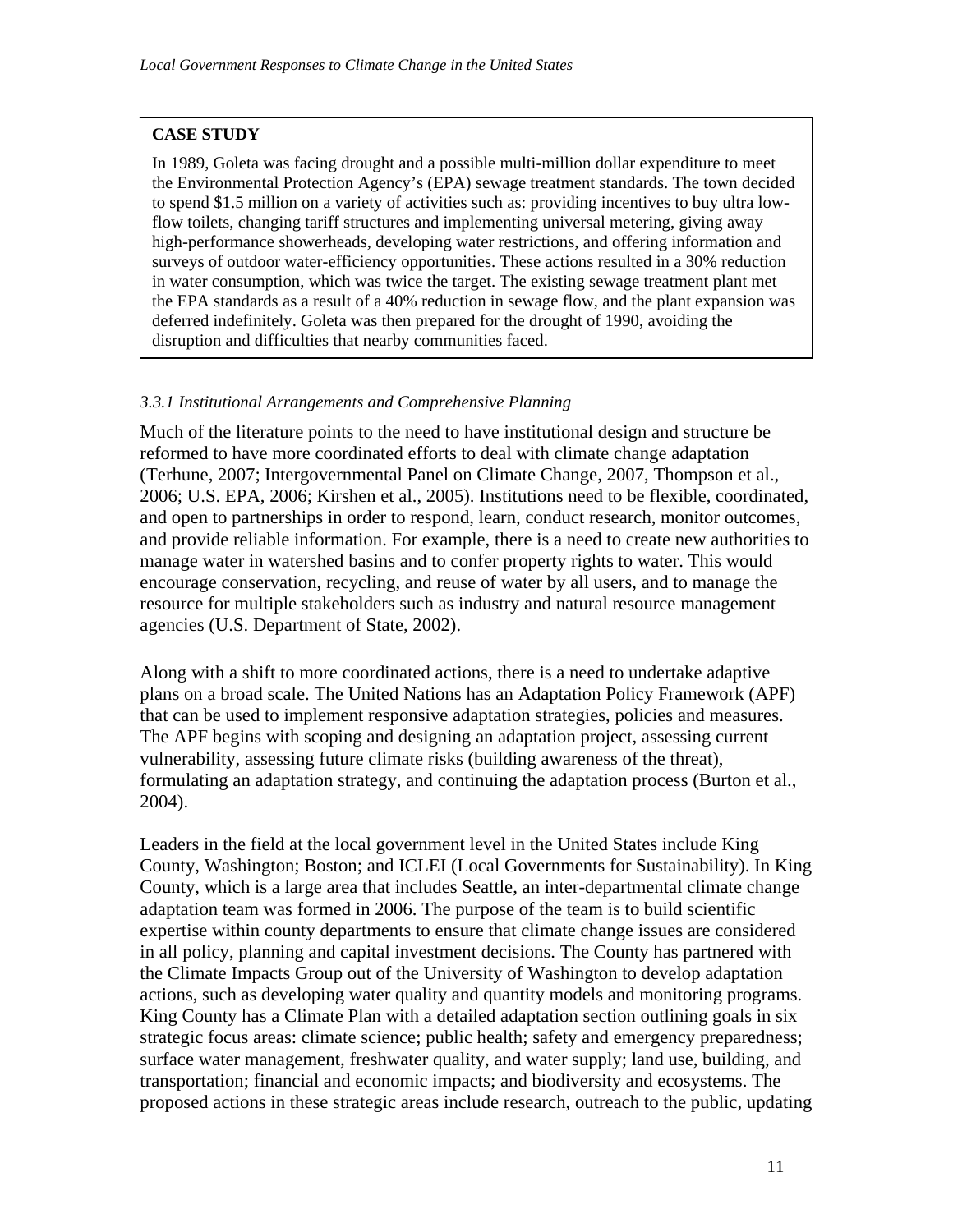plans, technical analysis, reviewing policies and investments, and collaborate with other organizations (Easterling et al., 2004; King County, 2007).

King County has also produced a guidebook to help local governments across the country prepare for climate change (Daley, 2007). The guidebook leads local, regional, and state governments through a multi-step process to become better prepared. The first step is to undertake a climate resiliency study and to scope climate change impacts in major sectors and in planning areas. Part of this step includes building a climate change preparedness team and garnering stakeholder and political support. The second step is to identify priority-planning areas for action and to undertake vulnerability and risk assessments. The third step is to develop a climate change plan for the priority areas including establishing a vision, setting preparedness goals, and developing and selecting preparedness actions. The fourth step is to develop an implementation plan including identifying important implementation tools, and ways to manage risk and uncertainty. The last step is to set up a monitoring system to measure progress and results through measures of resilience, to review assumptions, and update plans regularly (The Climate Impacts Group, 2007).

Boston participated in a multi-year CLIMB project (Climate's Long-term Impacts on Metro Boston), which was a large scale integrated urban study with the aim to produce a replicable set of processes and principles for analyzing, modeling, and developing a consensus for climate change adaptation strategies. The study was funded by the U.S. Environmental Protection Agency, took four years and covered 100 municipalities in six counties. The project documented and analyzed Boston's infrastructure systems, the forces behind infrastructure change, effects of climate change on that infrastructure, and identified research and policy needs to prepare for impacts. From a practical standpoint, the project tied the impacts of climate change on urban infrastructure and on urban socioeconomics together. In terms of process, the CLIMB project was a good example of stakeholder and public consultation (in the first part of the study). Stakeholders were involved through a transparent modeling process and through consensus building, and the public was put at the centre of the process in building the adaptation plan. A good infrastructure design process includes giving stakeholders a choice of their preferred applications from a range of options and including people from all stakeholder groups in the decision-making (Funkhouser, 2007).

On the other hand, a review of how Boston was progressing after the study was completed revealed that climate change adaptation was no longer on the radar of municipalities in the greater region, and no institutional mechanism had been created to take the project forward. Reasons given for this failure included the technical nature of the study, lack of stakeholder participation in the last two years of the study, the large number of jurisdictions within the region who are territorial, and lack of authority given to the Metropolitan Area Planning Council (the regional body). (Ligeti et al., 2007)

The ICLEI has a Climate Resilient Communities Program, begun in late 2005. The purpose is to help local governments prepare for global warming impacts and to establish a nationwide network of Climate Resilient Communities that would be able to share learning and resources. The initial participants include Miami-Dade County, Keene in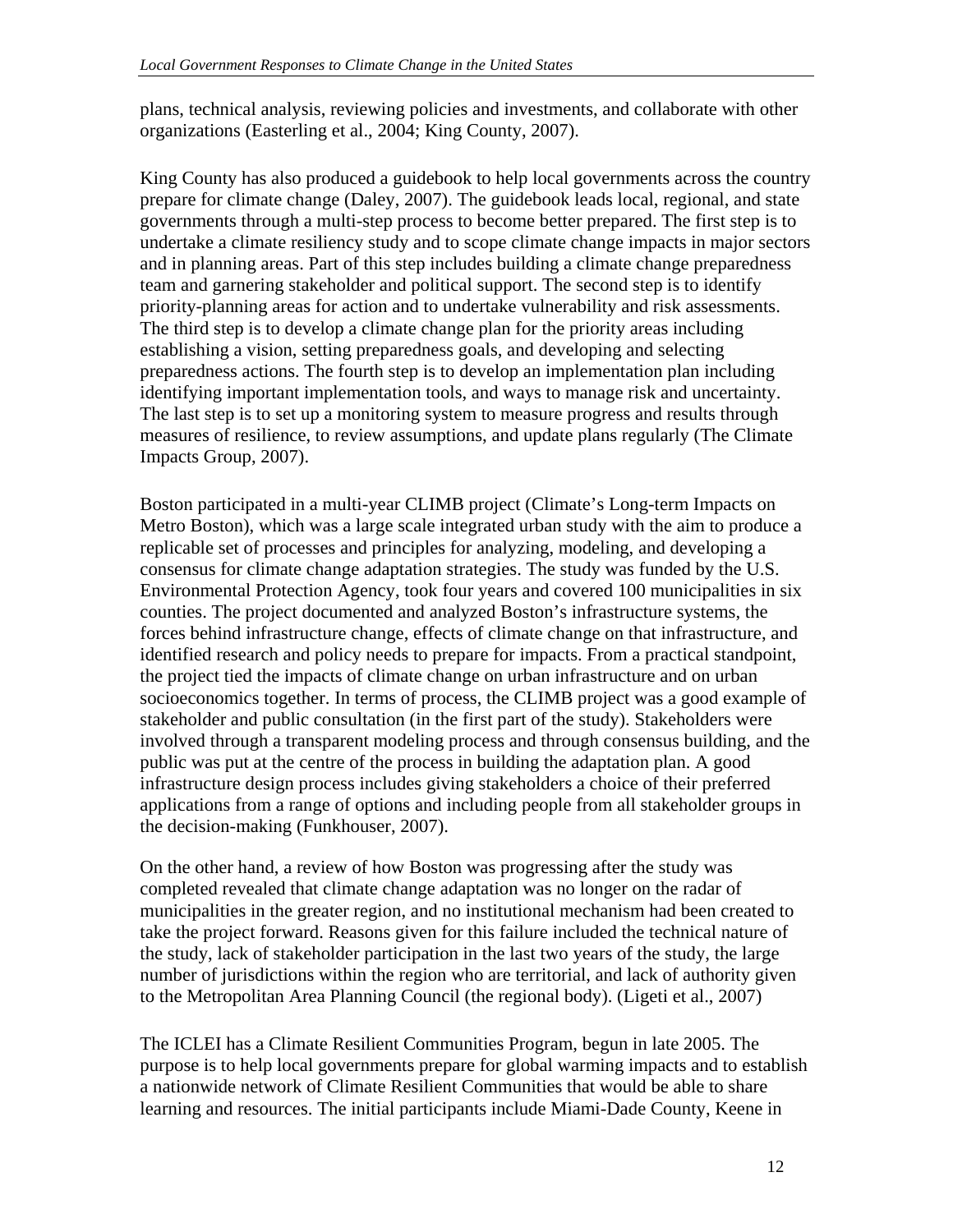New Hampshire, Ft. Collins in Colorado, and Homer in Alaska. The ICLEI also has a California-based arm to help local governments assess their adaptation needs and prepare for the effects of climate change. The program works with participants to develop a fivestep process similar to what the ICLEI/ King County Guidebook suggests. Participants also learn to use tools and develop strategies that reduce hazards and manage risks related to regulations, planning, urban design, and investments, reduce costs associated with disaster relief, and prioritize vulnerabilities such as infrastructure, zoning, and water capacity (Pew Centre on Global Climate Change, 2007; Miller, 2007).

Miami-Dade County has responded by forming a Climate Change Advisory Task Force which consists of expert stakeholders and a committee structure in various areas such as natural systems adaptations; economic, health and social issues; and intergovernmental affairs to communicate with other local governments and state and federal governments. They are currently beginning to conduct a comprehensive review of capital and financial planning, and analysis of natural systems and infrastructure to identify vulnerabilities. They have found, for example, that in southern Florida, the drinking water supplies from groundwater could end up being contaminated by salt intrusions from rising sea levels (Miller, 2007).

Existing institutions designed to address common water issues such as the U.S.- Canada Great Lakes Commission and joint commissions and agreements cover the Colorado and Rio Grande rivers could provide the framework for designing adaptive measures for responding to the effects of climate change. The U.S. - Canada Great Lakes Commission has already conducted studies to evaluate options for dealing with the potential increased evaporation, shorter duration of lake ice, and other changes projected to affect the Great Lakes – St. Lawrence River basin. Close coordination is especially needed with water resources to efficiently manage levels of water supply and to maintain water quality (U.S. Department of State, 2002).

Two comprehensive plans that address mitigation and adaptation *include PLANYC: A Greener, Greater New York* and *Seattle's Climate Action Plan* which both call for intergovernmental and inter-departmental task forces to prioritize climate change related issues and make recommendations on adaptive measures and timing. Efforts in comprehensive adaptation planning are underway, with the plans due at the end of 2007. Seattle will examine water supply, hydroelectricity, stormwater management, urban forestry, building codes, emergency planning, and transportation, among other issues (City of Seattle, 2006). The New York Climate Change Task Force expects to release a report on its work in the near future. The report will include an analysis of likely climate impacts on New York's water system, an outline of issues for decision-makers to consider and a planning checklist. It is unclear whether the Task Force will continue its work when this report is concluded (Ligeti et al., 2007).

Another example of a comprehensive study is the Gulf Coast Study being conducted by the U.S. Department of Transportation. The central gulf coast was selected as it has unique transportation modes and a geographic location making it particularly vulnerable to sea level rise and the threat of severe weather events. The study is to be conducted in three phases with completion at the end of 2007. Phase 1 is an integrated geospatial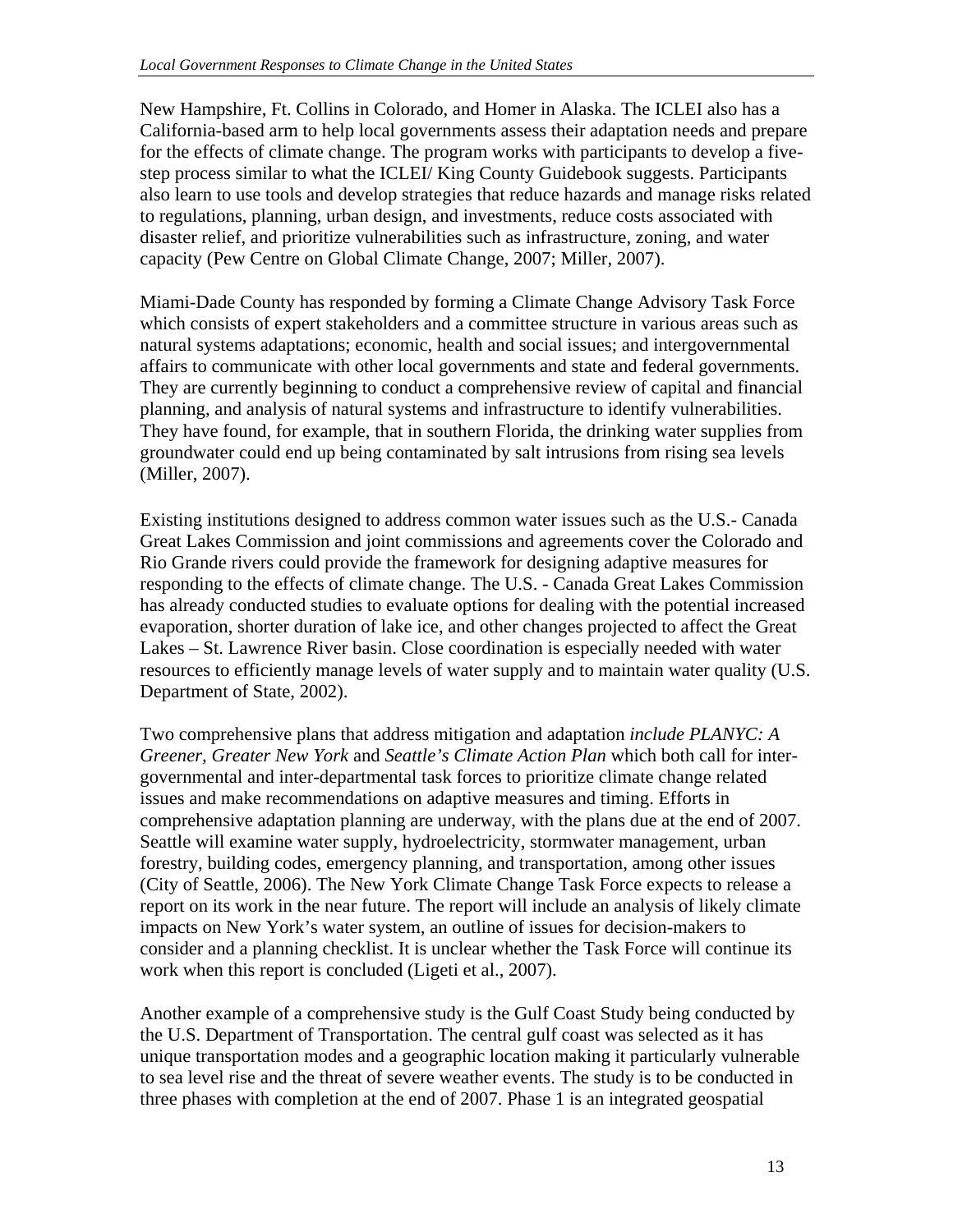overview of climate and weather trends and projections, overlaid with economic, environmental, and geographic data. This will include an assessment of relative risks and vulnerability to transportation infrastructure and facilities. Phase 2 will be to identify adaptation strategies and develop analytical tools that stakeholders can use to assess adaptation options (U.S. EPA, 2006).

While comprehensive planning is a key tool, as the Boston example indicates, a critical stage in the development of adaptation processes in cities is to establish effective institutional mechanisms for moving the process forward. Lessons learned thus far indicate that this should include an ongoing forum to bring stakeholders in city government and other relevant organizations together to stay updated on climate impacts and to discuss adaptation options and strategies. In addition, local governments should create guidelines to integrate climate concerns and adaptation into decision-making and policy, dedicated staff needs to be assigned that report to the executive level, and funds should be allocated for staff time and research, analysis, workshops, conferences, and other activities. Preferably local governments should create linkages with climate research institutions to assist with the in-depth analysis that some adaptation decisions require (Ligeti et al., 2007).

### *3.3.2 Land Use Planning*

Land use planning at a local level has a critical role in promoting preventative adaptation (Wilson, 2006). Present and future land use can greatly affect the magnitude of climate change impacts. The distribution of the population affects the location of infrastructure, and land use affects flood magnitude and losses, water quality, water availability, and local heat island effects (Kirshen et al., 2005).

Local power to regulate land use comes from a state's power to enact legislation to promote the health, safety, and welfare of its citizens. This control can take the form of having the authority to adopt comprehensive land-use plans and community plans and their associated zoning ordinances and subdivision regulations. This allows local governments the ability to restrict shoreline, floodplain, or wetland developments, and to conserve migration corridors that could improve the likelihood that some species survive as climate change impacts are felt (Pew Centre on Global Climate Change, 2007).

Areas most at risk include coastal areas and areas prone to flooding. In the United States, there has been aggressive building along coastlines in the last fifteen years. More than 86 million people live in communities along the hurricane-prone Atlantic and Gulf coasts. By 2004, there was more than \$7.2 trillion in insured property in these at-risk communities. The insurance industry is an advocate of proactive land use planning to prevent weakening of natural defences against storms and to consider the risk of natural disasters in zoning decisions (Racicot, 2006). Insurers are encouraging policymakers to make hard decisions around development in fragile areas such as coastal areas and forest fringes. Some companies are even refusing to insure property located in such areas. Others are contributing to programs for the conservation of mangroves and wetlands, which sequester carbon while providing a natural buffer from storms, surges, and waves (Anderson et al., 2006).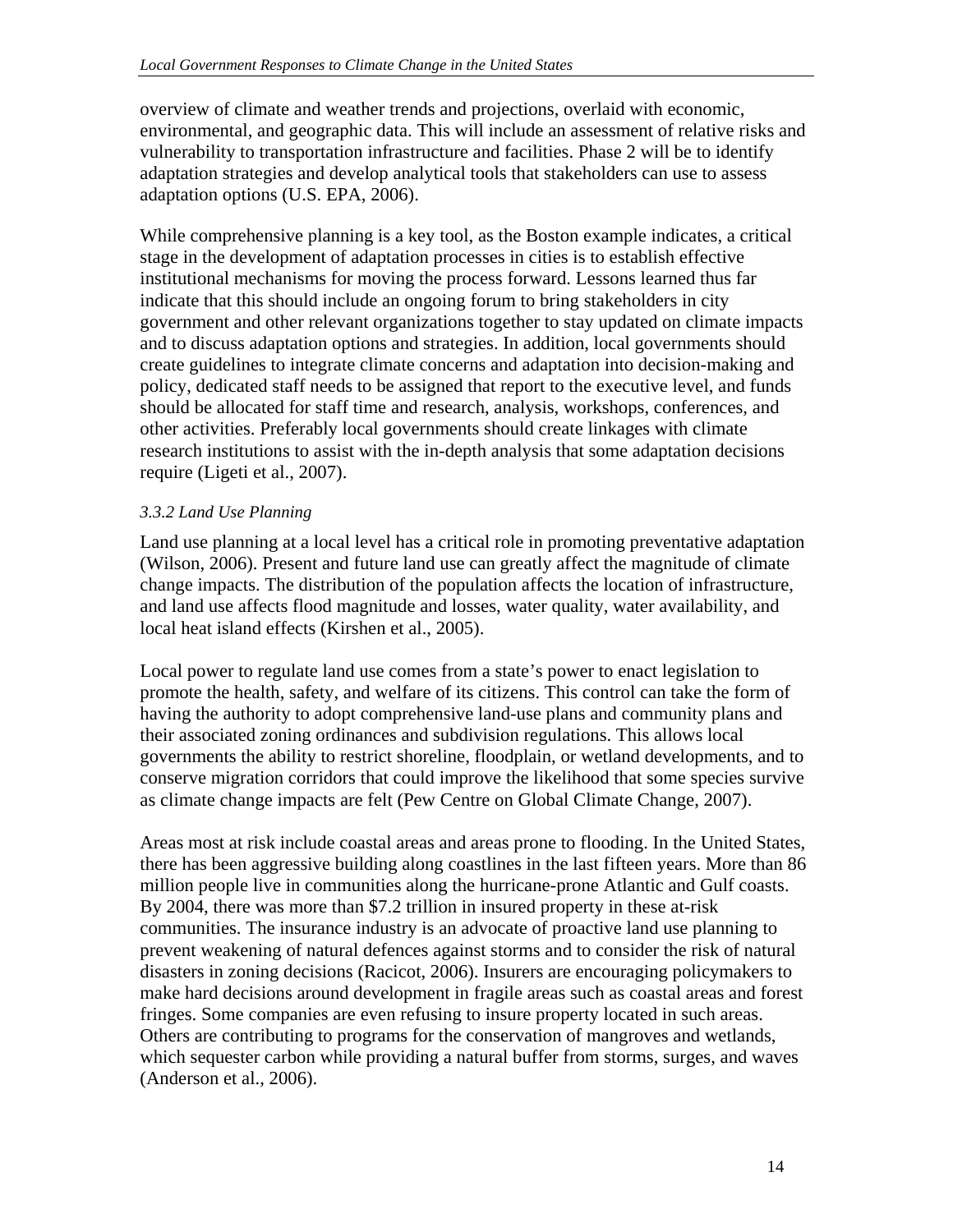In the case of sea-level rise, development will need to be limited in low-lying coastal areas. However, sea-level rise is not an easy process to predict because of the rate of change and shifts in wave activity and because storm surges are not well understood. The first step to take is to gather data about shorelines and develop geographic information systems (GIS) models to measure and model the possible effects on natural resources and human habitat on the coast. Cities need to work with major coastal conservancies, counties, states, and federal agencies to develop a baseline of land-use data (Natural Capital Solutions, 2007). Examples of policies and activities to deal with sea level rise include land acquisition programs, comprehensive planning for investments and protection in coastal areas, prohibition of shoreline armoring, setbacks, and acknowledgement of storm evacuation potential in land use plans. An innovative example from Texas, which is now being used in Maine, Rhode Island, South Carolina, and Massachusetts is the establishment of rolling easements, which is an entitlement to public ownership of property that rolls inland with the coastline as the sea rises. Coastal landowners and conservation agencies are able to purchase the required easements. Setbacks are considered a less desirable measure, because once the development line becomes fixed, there is no accommodation for sea level rise, and expensive fortifications against the ocean will have to be installed (Easterling et al., 2004).

#### *3.3.3 Regulation and Design*

The infrastructure systems that support society are vulnerable to climate change, and in many cases changes to infrastructure design characteristics and building codes done relatively inexpensively can increase resilience to climate change, such as the approach taken in earthquake-prone areas (Easterling et al., 2004). Building codes could be adopted that require energy-efficient construction materials and designs to reduce heat build-up in dense urban areas. A requirement for the construction of thermal shells around buildings to insulate them from extreme temperatures may be needed (Kirshen et al., 2005). Design models for infrastructure using 50-year old rainfall data or the 100-year storm as the norm may have to be changed to using information from the last decade, where the 100-year storm is the new 10-year storm, and urban infrastructure will have to be increased to handle more intense storms (Funkhouser, 2007). Cities could include the expected impact of climate change in environmental reviews of new construction and building codes (Daley, 2007).

A shift to developing sustainable infrastructure needs to occur, including a set of planning processes, design principles, regulations and sustainable applications. For example, in stormwater management, sustainable applications include rainwater harvesting and porous pavements and natural swales to deal with flooding and drought. Regulations have the power to control runoff from new developments. In Lacey, Washington (not far from Seattle), the city has developed a zero effect drainage discharge ordinance, and in Santa Monica, California, the city requires all new homes and redevelopments to include designs to offset runoff from increased imperviousness through capture and reuse or infiltration. An outside of the box idea may be to retrofit culverts and curb and gutter systems with micro hydropower systems to create power from rain in order to provide emergency backup during heavy storms (Funkhouser, 2007).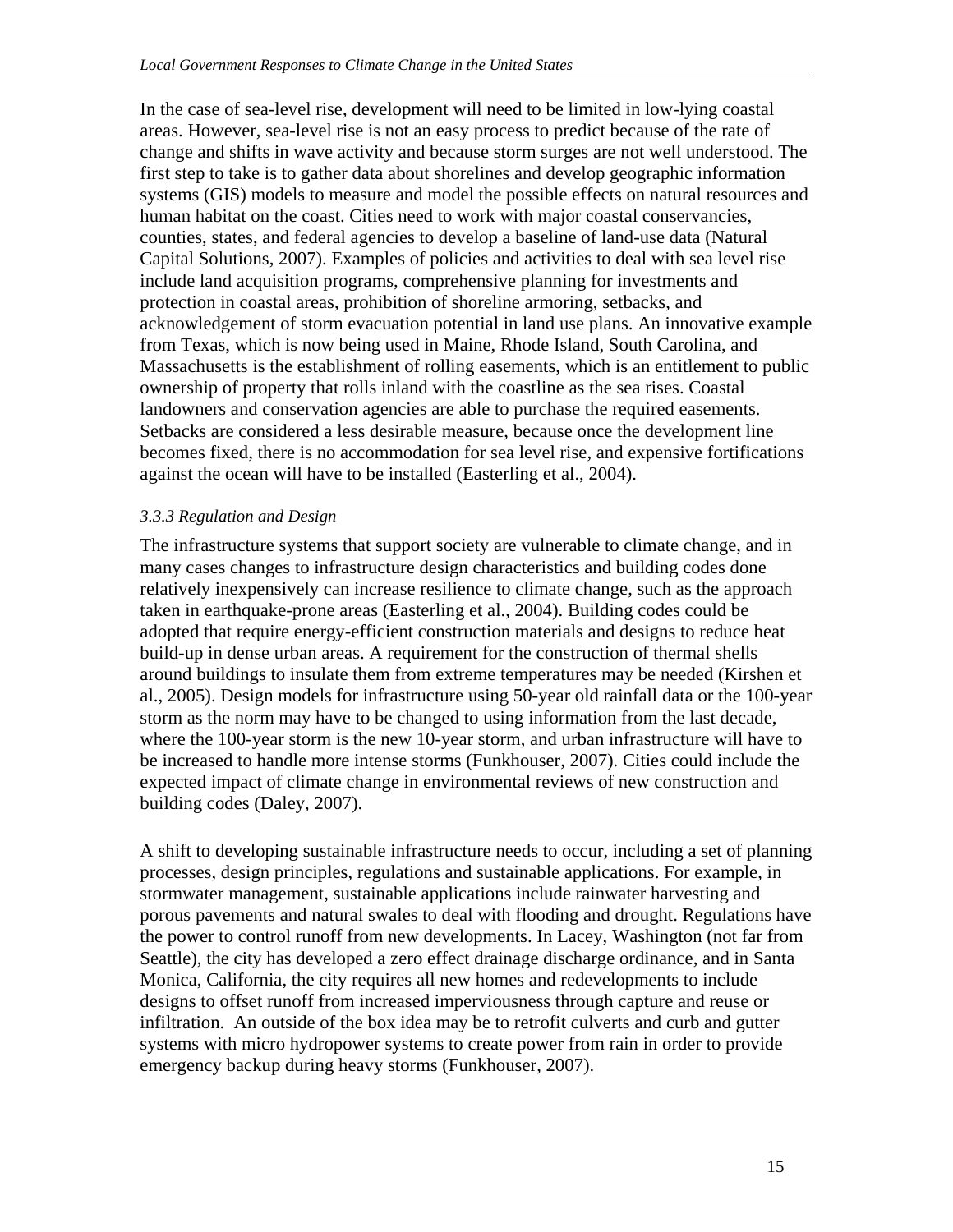# **CASE STUDIES**

# **BOSTON**

An interesting example of changing infrastructure design comes from Boston, where the Massachusetts Water Resource Authority (MWRA) designed a sewage treatment plan for the greater Boston metropolitan area with regard to sea-level rise. Raw sewage collected from communities on shore is pumped under Boston Harbour and up to the treatment plant on Deer Island. After the wastes are treated, the effluent is discharged into the harbor through a downhill pipe. The MWRA originally planned to lower the level of Deer Island about half a metre to be closer to sea level. This would reduce the costs of pumping untreated sewage from the shore up to the treatment plant. However, design engineers were concerned that sea-level rise would necessitate construction of a wall around the treatment plant to keep the sea out. The effluent would then need to be pumped up over the wall and into the harbour. Such a pump would cost several hundred million dollars. To avoid such a cost, even though it might be decades before it would need to be installed, the designers decided to leave the island at a higher elevation. **Source: Coping with Global Climate Change Pew Report** 

# **SEATTLE**

The Office of the City Auditor in Seattle has initiated a series of reviews on how changes in climate could impact various city departments. The first review focused on the Department of Transportation's operations, services, and infrastructure. In the report, the City recognized that the sea- level rise figure used in design standards for the Alaskan Way Seawall replacement was too small (0.9 feet over 75 years). New information from the Climate Impacts Group predicts a sea level rise of up to 2.8 feet over the same period. Thus, the City Auditor recommended that the Department obtain a comprehensive, independent analysis that considers all available scientific sources to estimate the probabilities of the increase and rate of increase in sea-level. Department planners and engineers agreed that newly constructed seawalls would need to be stronger, higher, or both, to accommodate higher water levels and stronger tide forces in the future. **Source: Cohen et al., 2005 (Report of Office of the City Auditor)** 

An important lobby for the promotion of appropriate building materials and improved building codes comes from the insurance industry. The industry is funding research and is advocating effective building codes that mandate standards for survivable construction and durable materials that can withstand severe storms and flooding (Racicot, 2006). For example, in North Carolina, the American Insurance Association is urging the North Carolina Building Code Council to have provisions for wind load design and wind borne debris protections in all residential properties in areas subject to wind speeds of more than 110 mph. The code council has been reluctant to do so, while other states have adopted the full provisions. This will affect insurance rates in the future, as the U.S. Federal Emergency Management Agency (FEMA) has considered adoption of building codes and mitigation in setting flood insurance rates and discounts and they may reduce relief programs in areas that have not set adequate standards. In addition, the Insurance Services Office has a program called the Building Code Grading Enforcement System (BCEGS) that rates the adoption of proper codes and enforcement in local municipalities. If counties and communities receive downgraded BCEGS ratings, insurers will increase their rates (Unnewehr, 2007).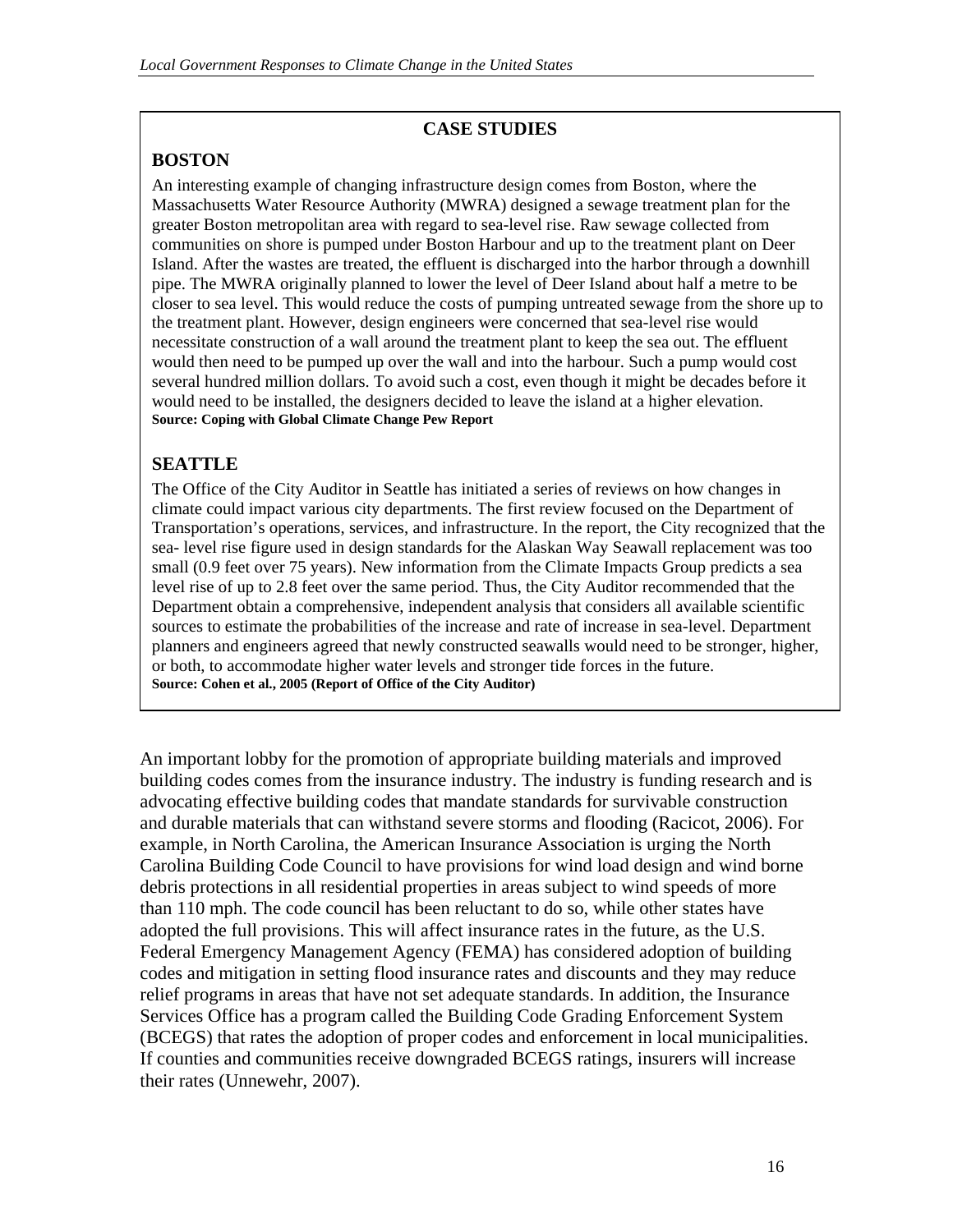The insurance industry is also researching win-win approaches for climate change with highly energy efficient buildings that incorporate protection against wind, fire and water damage. They are also beginning to provide discounts and credits to encourage property owners to use mitigating and green building in repairs to encourage the reduction of greenhouse gas emissions (Anderson et al., 2006).

### *3.3.4 Expenditures*

Some of the tools in the climate change policy toolbox can be implemented at little cost, and as the previous case study from Goleta, California demonstrates some expenditures are worthwhile as they create savings in the long run. Some of the most expensive expenditures for climate change adaptation are capital and physical investments such as shoreline protection measures (e.g. dikes, bulkheads, beach nourishment). Other costly expenditures include compensation for inland retreat, land purchases, and damage claims from extreme weather events. For example, New Jersey spends \$15 million a year for shore protection (U.S. Department of State, 2002). King County has a flood buyout and home elevation program that purchases homes in areas prone to floods or serious erosion, or that assists homeowners with the costs of raising the finished floor of the home above the 100-year flood level (Ligeti et al., 2007).

In comparison, preventative programs such as public outreach, offering grants and other incentives, and purchase of beneficial products and items are a cost-effective strategy. For example, in Chicago, the city has installed waterless urinals, planted thousands of trees around patches of heavy asphalt and black roofs that exacerbate the heat island effect, and distributed more than 500,000 compact fluorescent bulbs (Washington Post, 2007). In Florida, there is a new state-funded program that provides free inspections of eligible homes and business to help them comply with the latest building codes (Racicot, 2006). Other areas of expenditure include technology (such as desalinization plants and using reclaimed wastewater), developing monitoring programs, contributing to environmental restoration activities, improving disaster management programs, and moving or changing infrastructure.

### *3.3.5 Information and Incentives*

Outreach and education are key components in improving community awareness of climate impacts and garnering support for adaptation within government and among the public. Communications can be used to effect voluntary change at the individual household level, such as with water conservation or with the risks of building homes in vulnerable coastal zones (The Climate Impacts Group, 2007). Local governments can also provide guidance for developers in incorporating climate change into planning and development decisions. Outreach strategies can include maps of vulnerable areas, newsletters, public presentations, workshops, dedicated websites and factsheets, brown bag lunches, home visits, and conferences. The media can be alley in these efforts -- Seattle and King County have been successful in using the media to draw attention to climate change impacts (Ligeti et al., 2007). Box 1 provides a listing of specific examples of information tools helpful in climate change preparation.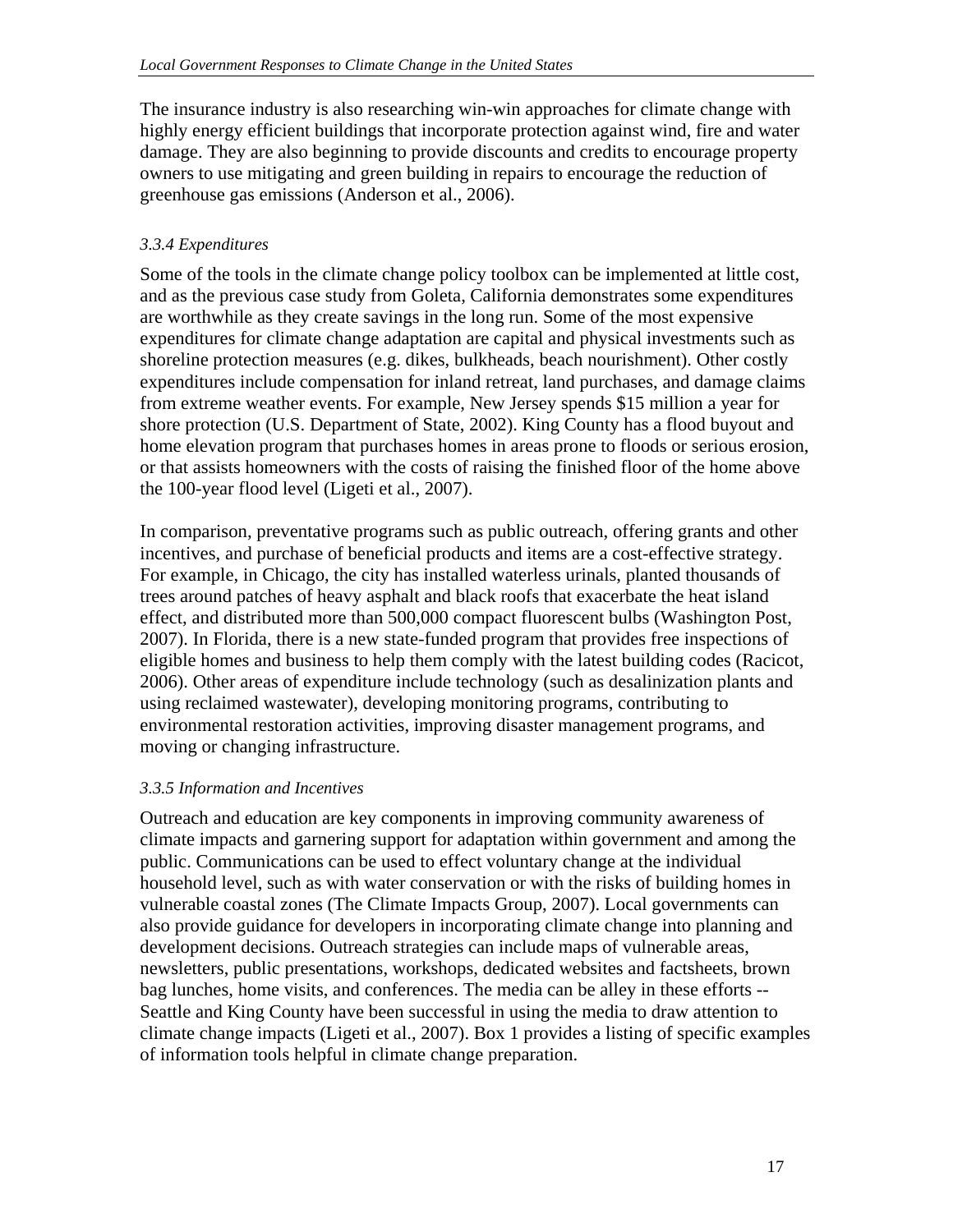#### *BOX 1: Specific information tools for climate change preparedness*

- **•** Offering free public courses on xeriscape gardening techniques
- **Providing education about vector-borne diseases to counteract outbreaks**
- Developing forecasting and public communications systems for extreme weather
- Telephone hotlines with up to date and accurate information on heat resources and medical advice, reverse 911 calls to seniors and those at risk
- Contacting the media with tips on how vulnerable individuals can protect themselves from the heat, and where to go to cool off
- Leading cities, counties, states and organizations providing best practices on adaptation
- Making information from state and federal agencies accessible, e.g. the U.S. Geological Survey has relevant coastal information, the National Oceanic and Atmospheric Administration provides weather forecasts and remotely sensed environmental data, and FEMA prepares Flood Insurance Rate Maps

Adapting to and integrating climate change risks will require more flexible, innovative, and forward-looking approaches. Policy and legal changes and incentives are powerful instruments in the climate change adaptation toolbox. For an individual or business to act, they often need to perceive or receive rewards and benefits (OECD, 2006). In addition, local governments need to ensure that their regulations, economic instruments and policies do not provide perverse incentives (causing maladaptations) such as encouraging building in sensitive areas. Incentives can be in the form of tariff/fee structures, grants, changes to property taxes, pricing, and financing. Box 2 provides a listing of specific examples of incentive-related tools helpful in climate change preparation.

#### *BOX 2: Specific incentive tools for climate change preparedness*

- Incentives for purchase and use of high-efficiency appliances and irrigation systems
- Use of market-based instruments such as efficient water pricing and water markets -- this reduces demand during critical periods. (e.g., demand response incentives to pay people to not use water during shortages or increase the cost of water during shortages)
- Grants to purchase solar panels and other alternative energy technology
- Privatize the risk of insuring and financing coastal development (risk-based insurance for properties, floods and droughts)
- Voluntary and incentive programs that encourage energy efficiency and conservation
- Incentives to move people and structures away from floodplains
- Incentives for the installation of high efficiency air-conditioners and furnaces to reduce energy demand during heat
- Incentives for developers to construct green roofs and to climate-proof new buildings

## **4. EVALUATING POLICY OPTIONS**

It is recognized that adaptation will be messy, possibly expensive, and not guaranteed to work. Thus, the literature emphasizes that the worthiness of adaptation strategies and actions need to be carefully weighed. The expected value of the avoided damages should be compared against the costs of implementing the action or strategy. Successful adaptation strategies should be designed to be flexible and effective under a wide variety of potential climate conditions and greenhouse gas emission scenarios, be economically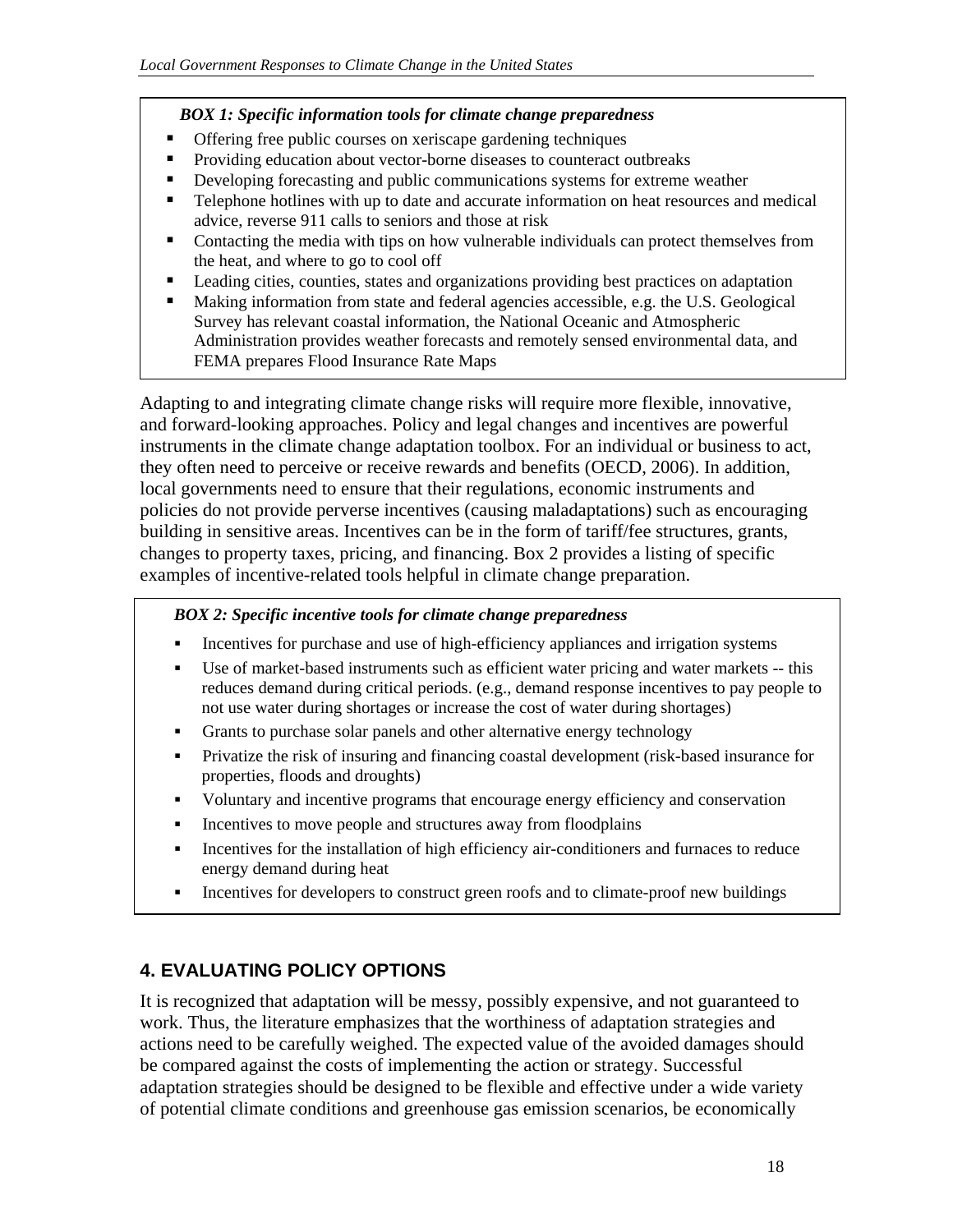efficient (benefits exceed costs), and increase overall adaptive capacity (Easterling et al., 2004).

However, at the present there are more questions than answers. There is no clear picture of the limits to adaptation, or the cost, because effective adaptation measures are dependent on specific geographical risk factors and key vulnerabilities such as magnitude, timing, and persistence/ reversibility and on institutional, political, and financial constraints. The barriers, limits and costs are not fully understood. Some barriers include environmental, economic, informational, social (such as values), and behavioural. The assessed literature does not indicate how effective various adaptation options are to fully reduce risks, particularly at the higher levels of projects warming, and for vulnerable groups (Intergovernmental Panel on Climate Change, 2007).

It is also important to consider the interactions of various stresses when developing effective responses. Climate variability and change will interact with existing environmental stressors such as habitat fragmentation, wetland loss, deforestation, air and water pollution, coastal erosion, and reductions in fisheries. These factors increase the sensitivity of the environment to climate change, as does an aging population and rapidly growing populations in cities and coastal areas (where more and more vulnerable structures are being built) (U.S. Department of State, 2002).

The questions that remain in the minds of researchers include: "What specific measures of responses to climate change exist, are comparable, globally implementable, and most appropriate? And what specific conditions produce and reproduce the social and political capital necessary for such responses? " (Thompson et al., 2006).

In leading cities that are beginning to plan for adaptation options, efforts to assess whether existing or proposed measures are adequate have not been completed, and preferences for specific types of adaptation options have not been expressed. A more systematic approach to the identification and review of adaptation measures remains to be accomplished. This is mostly because the efforts of local governments to incorporate climate change adaptation into policies is new and at the draft stage. Thus, it is not possible to provide an evaluation of alternative approaches for efficiency or for being the most promising. However, Appendix B provides some preliminary questions to consider when identifying adaptation options, and some background on measures of resiliency which can be used to inform the development of implementation options.

An exception is the CLIMB project that included a comprehensive evaluation study of options for adaptation. The study examined overall monetary and environmental costs for three adaptive strategies: 1."Ride-it-Out" which is focused on rebuilding after being damaged by climate-related impacts; 2."Build-Your-Way-Out" which uses limited preemptive actions such as coastal protection by "hardening" shorelines with sea walls and bulkheads; and 3. The "Green" scenario that looks at pre-emptive actions such as new building codes for greater energy efficiency, early warning systems, and revising standards and upgrading. The study revealed that doing nothing to prepare for climate change would result in the greatest amount of damage and the highest possible costs to governments and residents in the Boston region. Scenario two was the second most costly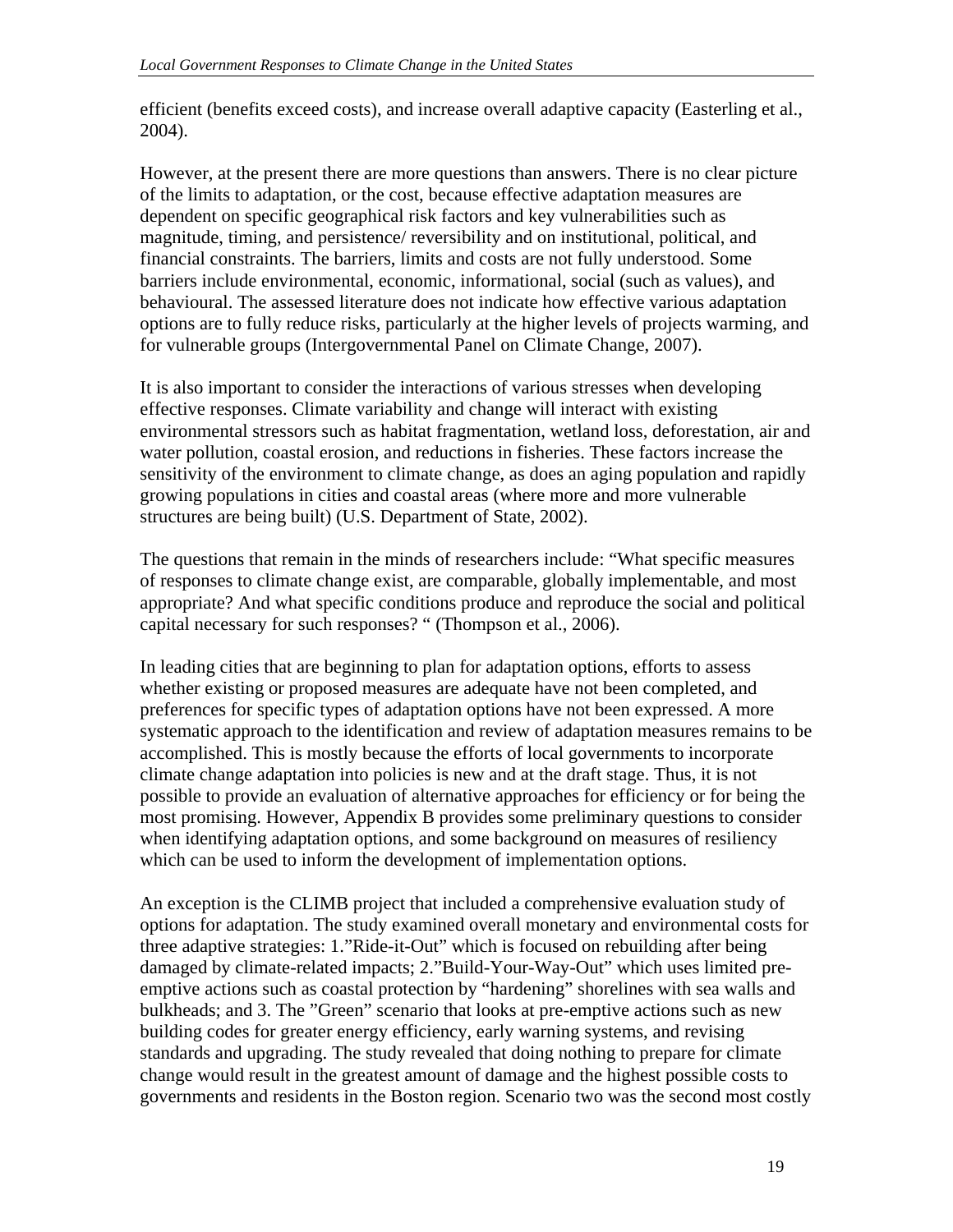option in most locations, and Scenario three had the lowest costs in most locations with the greatest environmental benefits (three times less than Scenario one). However, the study also found that infrastructure requirements such as realignment of roadways, many of which run through river valleys, could not be justified on a cost-benefit basis. Thus, increased delays during large storms are a nuisance that motorists will likely endure as the frequency of extreme rain increases (Kirshen et al., 2005).

In addition, as mentioned in Section 3.2, the case has been made that in general, more preventative adaptation options (such as programs to reduce the urban heat island effect) are more cost-effective than reactive options (such as heat alert and response systems). This has been documented in the case of changing building standards to account for major hurricanes. The 2004-2005 hurricanes in Florida provide evidence of reduced frequency of hurricane claims and a much lower amount of damage per home in homes built to modern wind standards. A study by the Institute for Business and Home Safety on hurricane damage caused from Hurricane Charley, showed the dramatic differences in homes built before 1996 (when modern wind standards were adopted), and those built in 1996 or later. The average amount of damage was twice as high for homes built before 1996, and about 40% of newer homes did not need roof covering replacements, garage door replacements, and did not have window glass and/or frame damage (Unnewehr, 2007).

However, there may also be situations where postponing adaptive responses is justified. Uncertainty, cost considerations and additional time needed to gather more information through research and monitoring are valid reasons (Paavola and Adger, 2006). Even in these cases, there may be "no-regrets" strategies that can be implemented in the meantime. Sometimes proactive and reactive responses can complement each other as in the building of additional water storage capacity (*proactive*) used to complement and facilitate water rationing (*reactive*) (The Climate Impacts Group, 2007).

# **5. CONCLUSION**

This research paper set out to address three questions. The first was to identify what local governments in the United States are doing in anticipation of climate change; the second was to indicate what set of actions would give the greatest return on investment; and the third was to examine what actions have already made a difference or are most promising independent of efficiency considerations. The key findings indicated that climate change will pose significant challenges for cities in the future, and that overall, few local governments have begun to prepare for climate change. However, there are some leading examples of projects, planning activities, and a mixture of tools that cities are using to combat existing problems and to begin to prepare for climate change. The literature seemed to concur that proactive strategies are generally more effective cost-wise and operationally than reactive approaches. There was also consensus on the need to change institutional mechanisms and to have more coordinated efforts in dealing with climate change. In addition, many adaptation options that are worth doing anyway ("no regrets") can be implemented immediately.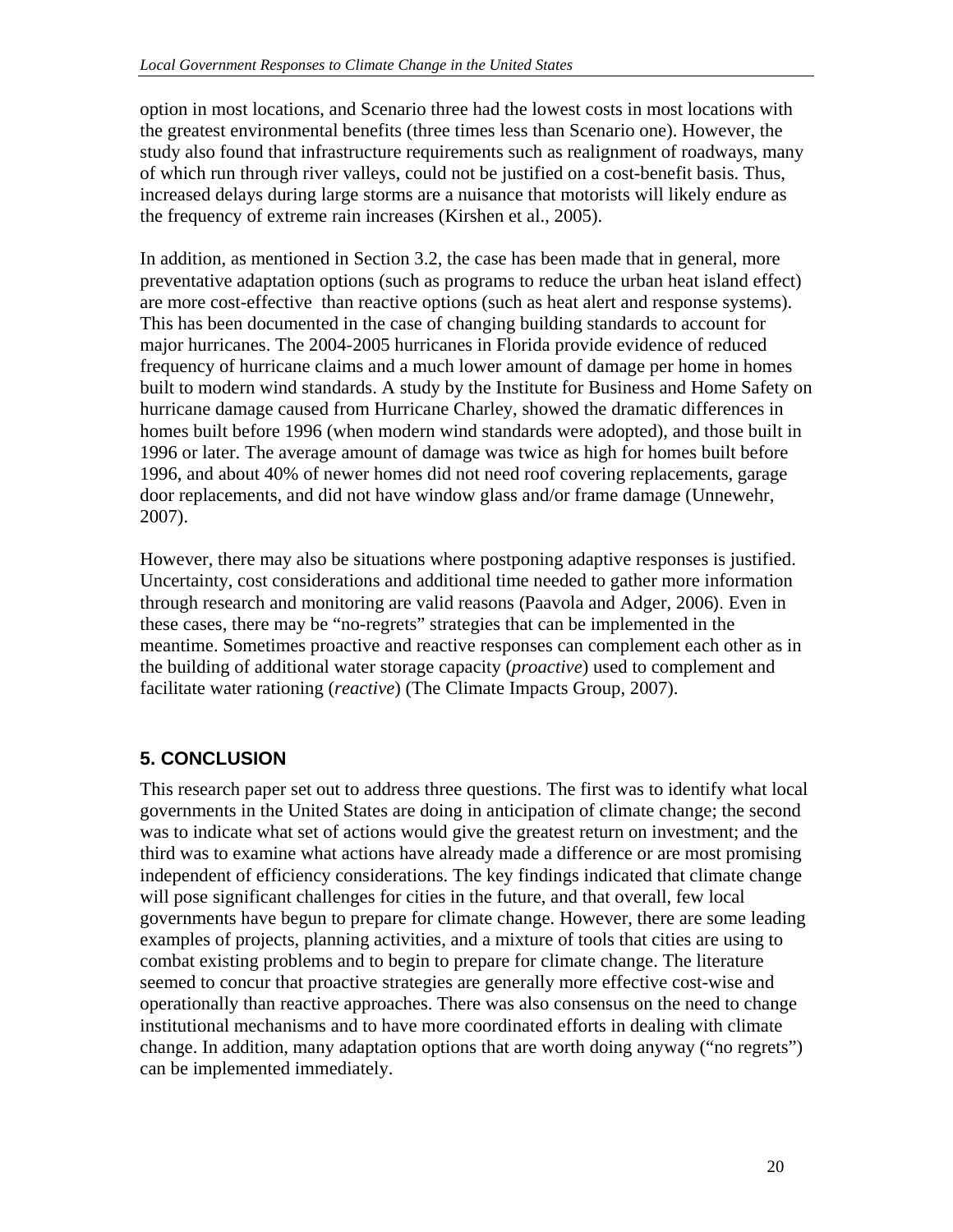More understanding is required on risks, local effects, and when impacts will occur. Very few local governments and states have moved passed examining impacts and assessing risk and vulnerabilities to implementing concrete actions. Thus, it was very difficult to answer the second and third research questions about specific actions or sets of actions. In order to do so, increased monitoring of local climate systems is required and pilots of specific adaptation options need to be implemented for evaluation purposes.

In sum, the International Panel on Climate Change recognizes that more extensive adaptation than is currently occurring is required to reduce vulnerability to climate change (Intergovernmental Panel on Climate Change, 2007). Or put more directly, the Pew Centre on Global Climate Change stated that, "in reality, we are more likely to muddle through, taking adaptive actions as necessary, but often not doing what may be needed for optimal or ideal adaptation" (Easterling et al., 2004). The experiences of leading cities indicate that adaptation will require leadership, persistence, and knowledge to establish a culture of climate change preparedness. Further learning on urban systems and how they interact with climate and each other is needed.

To that end, it is recommended that an in-depth analysis of local governments around the world about lessons learned including opportunities and constraints in developing and adopting adaptation strategies be undertaken to further the research efforts in this report. It will continue to be important for cities and states/ provinces to share and learn from each other as the road to adaptation continues.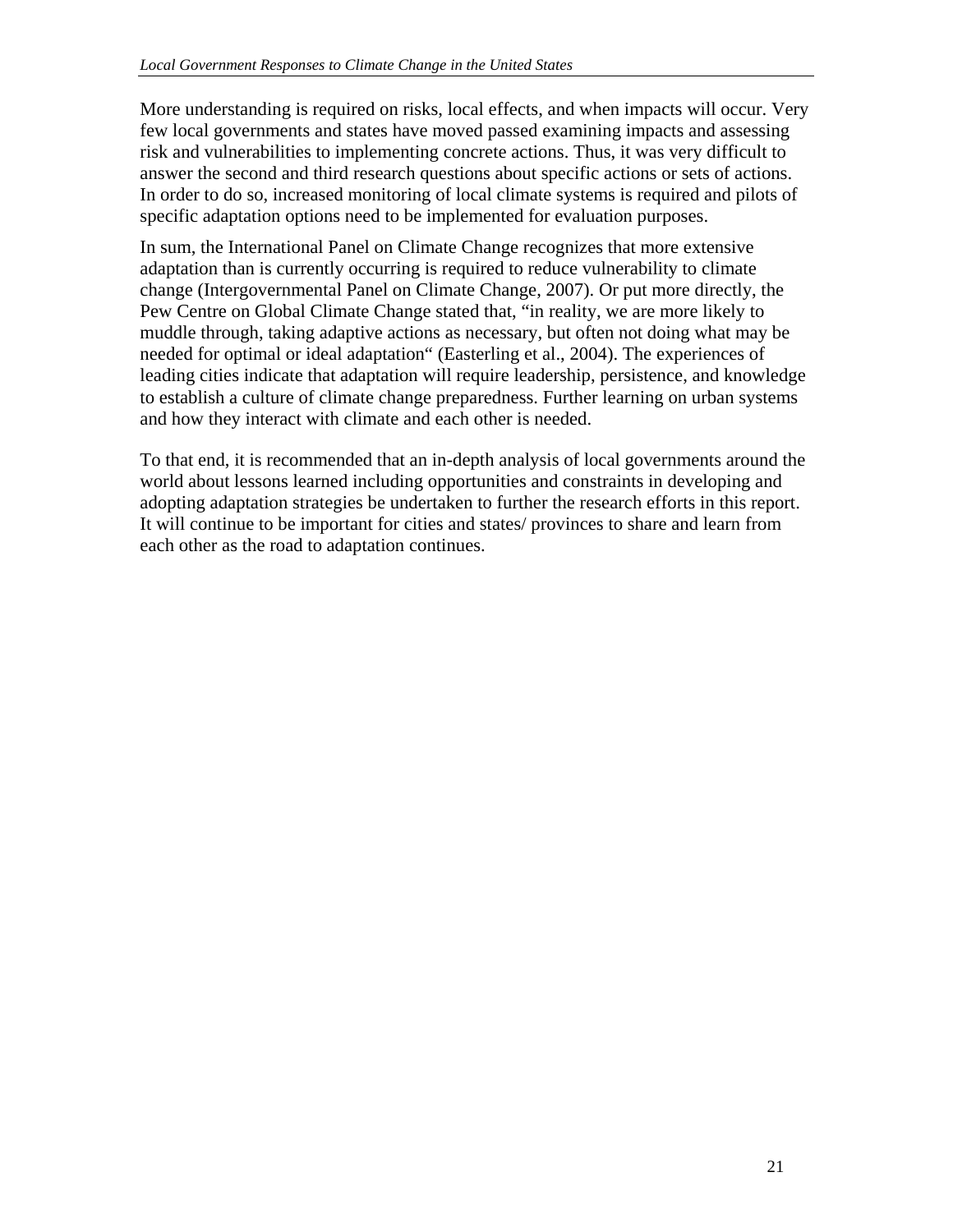# **6. REFERENCES**

Anderson, M., S. Dobardzic, and D. Gardiner. 2006. Climate Change and Insurance: An Agenda for Action in the United States. Allianz Group and World Wildlife Fund.

Burton. I., E. Malone, and S. Huq. 2004. Adaptation Policy Frameworks for Climate Change: Developing Strategies, Policies and Measures. United Nations Development Programme and Cambridge University Press.

City of Seattle. 2006. Seattle, a Climate of Change: Meeting the Kyoto Challenge. Climate Action Plan. Accessible at: http://www.seattle.gov/climate

Cohen, S., W. Soo Hoo, and M. Sumitani. 2005. Climate Change Will Impact the Seattle Department of Transportation. Report of the Office of City Auditor, Seattle. Accessible at: http://www.seattle.gov/audit/news.htm

Daley, B. April 5, 2007. US Lags on Plans for Climate Change. The Boston Globe.

Drechsler D., N. Motallebi, M. Kleeman, D. Cayan, K. hayhow, L. Kalkstein, N. Miller, S. Sheridan, and J. Jin. 2006. Public Health-Related Impacts of Climate Change in California. A white paper from the California Climate Change Center.

Easterling, W., B. Hurd, and J. Smith. 2004. Coping with Global Climate Change: The Role of Adaptation in the United States. Pew Center on Global Climate Change.

Funkhouser, L. 2007. Stormwater Management as Adaptation to Climate Change. *Stormwater*  8(5), 17-36.

Working Group II of Intergovernmental Panel on Climate Change. 2007. Climate Change 2007: Climate Change Impacts, Adaptation and Vulnerability. Summary for Policymakers. Accessible at: http://www.ipcc.ch/SPM6avr07.pdf

King County. 2007. King County Climate Plan. Accessible at: http://www.metrokc.gov/exec/news/2007/pdf/ClimatePlan.pdf

Kirshen, P., W. Anderson, and M. Ruth. 2005. Media Summary: Climate's Long-term Impacts on Metro Boston. Accessible at http://www.net.org/reports/CLIMB\_Final.pdf

Ligeti, E., J. Penney, and I. Wieditz. 2007. Cities Preparing for Climate Change: A Study of Six Urban Regions. Clean Air Partnership, Toronto.

Luers, A. and S. Moser. 2006. Preparing for the Impacts of Climate Change in Califorina: Opportunities and Constraints for Adaptation. A white paper from the California Climate Change Center.

Miller, D. July 2, 2007. Climate Resilient Communities campaign helps counties adapt in face of global warming. County News Online.

Natural Capital Solutions. 2007. Climate Protection Manual for Cities. Accessible at http://www.climatemanual.org/Cities/index.htm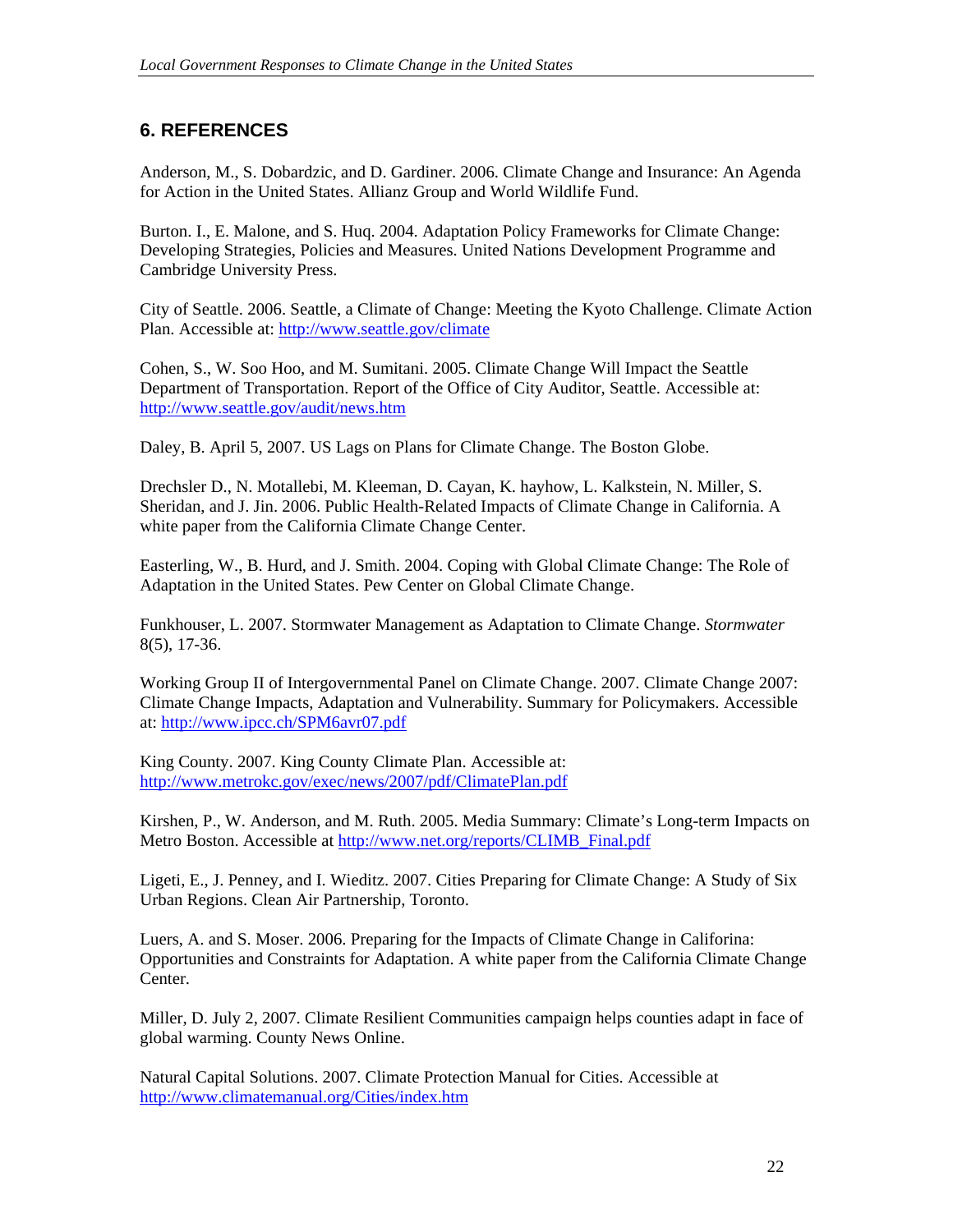Organisation for Economic Co-operation and Development. 2007. Policy Brief: Climate Change Policies. Accessible at http://www.oecd.org/dataoecd/58/18/39111309.pdf

Paavola, J. and N. Adger. 2006. Fair adaptation to climate change. *Ecological Economics* 56, 594-609

Pew Centre on Global Climate Change. 2007. Adaptation Planning – What U.S. States and Localities are Doing. Accessible at http://www.pewclimate.org/ Terhune, L. April 23, 2007. U.S. Government Scientists Urge Preparation for Climate Change. USINFO

Racicot, M. 2006. Learning from the Storm. *Legal Times* 29(41), 3-4.

The Climate Impacts Group. 2007. Preparing for Climate Change: A Guidebook for Local, Regional, and State Governments. Published by the Climate Impacts Group, King County, Washington, and ICLEI – Local Governments for Sustainability.

Thompson, A., R. Robbins, B. Sohngen, J. Arvai, and T.Koontx. 2006. Economy, Politics, and Institutions: From Adaptation to Adaptive Management in Climate Change. *Climate Change* 78(5), 1-3.

Unnewehr, D. 2007. Wind Borne Debris Protections Should be Fully Extended Where Required by IRC Code and Hurricane Risk along North Carolina's Coast. Statement from the American Insurance Association.

U.S. Department of State. 2002. U.S. Climate Action Report. Washington, D.C. Accessible at http://www.gcrio.org/CAR2002/

U.S. EPA. 2006. Adaptation. Climate Change – Health and Environmental Effects. Accessible at: www.epa.gov/climatechange/effects/adaptation.html

Washington Post. June 10, 2007. Cities Lead in Climate Change Preparation. Editorial accessed at: http://www.tampabay.com/

Wilson, E. 2006. Adapting to Climate Change at the Local Level: The Spatial Planning Response. *Local Environment* 11(6), 609-625.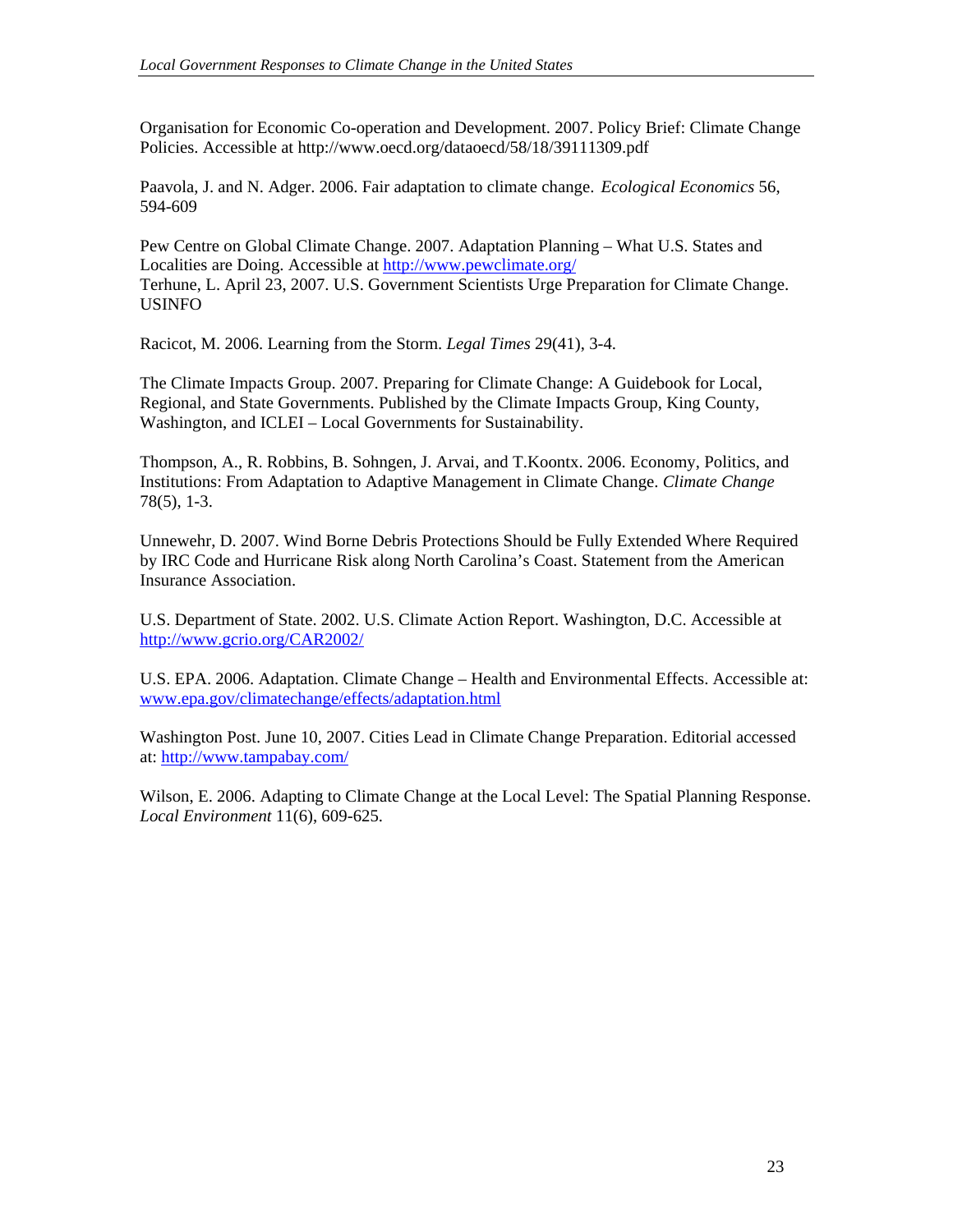# **APPENDIX A: List of Possible Adaptation Options**

| <b>SECTOR or</b><br><b>SYSTEM</b> | <b>ADAPTATION OPTIONS</b>                                                                                                                                          |
|-----------------------------------|--------------------------------------------------------------------------------------------------------------------------------------------------------------------|
|                                   | Conduct baseline monitoring and inventories for:<br>$\bullet$                                                                                                      |
| <b>Water Supply</b>               | o Water resources<br>o Condition & capacity of water distribution and treatment systems                                                                            |
|                                   | o Number, size & location of businesses with high water demand                                                                                                     |
|                                   | Implement enhanced conservation & demand management programs to<br>$\bullet$                                                                                       |
|                                   | counteract increased water demand and potential decrease in supply, e.g.                                                                                           |
|                                   | o Leak identification & repair<br>o Metering and increased water prices                                                                                            |
|                                   | o Efficiency standards for appliances                                                                                                                              |
|                                   | o Xeriscaping                                                                                                                                                      |
|                                   | o Restrictions in periods of drought, etc.                                                                                                                         |
|                                   | Develop additional reservoir capacity<br>٠                                                                                                                         |
|                                   | Capture and reuse rainwater for irrigation and other uses<br>$\bullet$<br>Reclaim and reuse grey water or water from sewage treatment (in place in King<br>٠       |
|                                   | County)                                                                                                                                                            |
|                                   | Prepare plans to balance the needs of competing users when water availability<br>٠                                                                                 |
|                                   | is reduced                                                                                                                                                         |
| Stormwater/                       | Prepare high resolution topographic mapping to identify high risk areas<br>٠                                                                                       |
| <b>Flooding</b>                   | Implement sustainable urban drainage systems including:<br>$\bullet$<br>o Permeable pavements                                                                      |
|                                   | o Green roofs to increase on-site retention of stormwater                                                                                                          |
|                                   | o Increased use of stormwater retention ponds, constructed wetlands                                                                                                |
|                                   | Create natural eco-system buffers for vulnerable water bodies, low-lying areas<br>$\bullet$                                                                        |
|                                   | Expand capacity of storm sewers to manage extreme weather events<br>٠                                                                                              |
|                                   | Institute land-use planning and zoning to avoid buildings and infrastructure in<br>$\bullet$<br>flood or landslide prone areas                                     |
|                                   | Flood-proof buildings in vulnerable locations<br>$\bullet$                                                                                                         |
|                                   | Expand conservation, energy efficiency and demand side management<br>$\bullet$                                                                                     |
| <b>Energy</b>                     | strategies to reduce demand on hydropower systems dependent on snowpack                                                                                            |
|                                   | or vulnerable to drought, and to reduce peak loads during heat waves that make<br>transmission systems vulnerable to blackouts                                     |
|                                   | Increase street tree planning and maintenance, green roofs and high-albedo<br>$\bullet$                                                                            |
|                                   | surfaces to reduce urban heat and unsustainable energy demand for air                                                                                              |
|                                   | conditioning                                                                                                                                                       |
|                                   | Amend building codes to decrease energy needs for cooling<br>٠                                                                                                     |
|                                   | Implement weatherization programs to reduce building loads, especially for low-<br>$\bullet$<br>income people                                                      |
|                                   | Invest in distributed energy systems such as cogeneration, and local renewable<br>٠                                                                                |
|                                   | energy systems to reduce vulnerability to transmission interruptions from storms                                                                                   |
|                                   | and high winds                                                                                                                                                     |
|                                   | Invest in increased power generation to meet peak demands<br>٠<br>Assess opportunities to extend the winter shipping season<br>$\bullet$                           |
| rransportation                    | Evaluate the vulnerability of port facilities and associated infrastructure due to                                                                                 |
|                                   | changes in water level, increased wave activity, storm surges and ice pile-up                                                                                      |
|                                   | Raise levels of dykes in areas vulnerable to flooding<br>$\bullet$                                                                                                 |
|                                   | Relocate coastal roads, rail lines and other infrastructure subject to sea-level<br>٠<br>rise                                                                      |
|                                   | Assess and retrofit vulnerable transportation infrastructure systems such as<br>٠                                                                                  |
|                                   | culverts, tunnels, bridges, subway entrances, etc.                                                                                                                 |
|                                   | Ensure critical components such as switch gear or substations are above flood<br>٠                                                                                 |
|                                   | levels                                                                                                                                                             |
|                                   | Investigate transportation modal shifts (from subways to private cars, for<br>$\bullet$<br>example) in response to high heat                                       |
|                                   | Ensure alternative routes are available in case of disruption and/or need for<br>٠                                                                                 |
|                                   | evacuation                                                                                                                                                         |
|                                   | Take account of the increased risks of flooding, heat waves, intense storms,<br>$\bullet$                                                                          |
| <b>Buildings</b>                  | windspeed and other climate change effects on building developments                                                                                                |
|                                   | Strengthen building code requirements to reduce heat gain in summer<br>٠<br>Design drainage systems and entrance thresholds to cope with more intense<br>$\bullet$ |
|                                   | rainfall                                                                                                                                                           |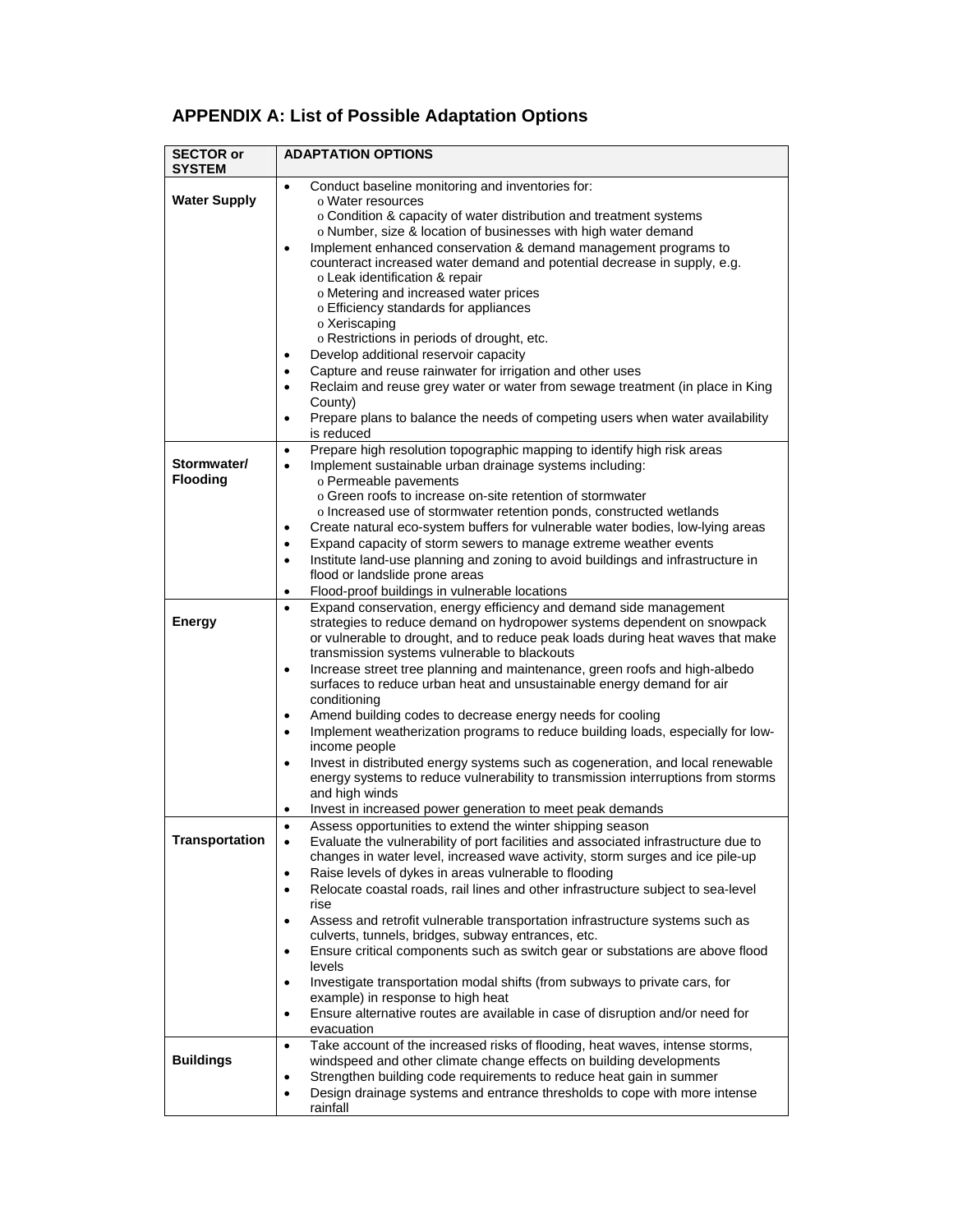| <b>Buildings</b><br>continued | In areas with flooding potential, use ground-floor spaces for flood-compatible<br>$\bullet$<br>uses such as car parking, or raise the ground floor above likely flood levels<br>Design buildings for improved natural ventilation<br>$\bullet$<br>Utilize green roofs to insulate against heat gain and reduce stormwater runoff<br>$\bullet$<br>Ensure roof systems and cladding materials can cope with higher wind speeds<br>$\bullet$<br>Increase use of swales and on-site water storage<br>٠<br>Use permeable surfaces wherever possible<br>$\bullet$                                                                                                                                                                                                                                                                                                                                                                                                                                                                                                                                                                                                                                                                                                        |
|-------------------------------|--------------------------------------------------------------------------------------------------------------------------------------------------------------------------------------------------------------------------------------------------------------------------------------------------------------------------------------------------------------------------------------------------------------------------------------------------------------------------------------------------------------------------------------------------------------------------------------------------------------------------------------------------------------------------------------------------------------------------------------------------------------------------------------------------------------------------------------------------------------------------------------------------------------------------------------------------------------------------------------------------------------------------------------------------------------------------------------------------------------------------------------------------------------------------------------------------------------------------------------------------------------------|
| Urban<br><b>Ecosystems</b>    | Protect existing ecosystems (parks, tree stands, waterways, ponds, lakes,<br>$\bullet$<br>ravines, wetlands, etc.) and develop connected greenway system to allow<br>natural species migration<br>Consider designation of coastal hazard zones and limits on development in high<br>$\bullet$<br>hazard areas<br>Adopt erosion setback requirements<br>$\bullet$<br>Restrict new development in existing green spaces<br>$\bullet$<br>Create and protect green spaces in low-lying areas that might serve for flood<br>management<br>Increase shoreline buffers to protect against increased runoff from more intense<br>$\bullet$<br>storms<br>Plant diverse trees species and shrubs with a broad range of environmental<br>٠<br>tolerance<br>Enhance conditions for street tree survival and growth (increase space for roots,<br>$\bullet$<br>control soil compaction, increase watering and maintenance)<br>Monitor and control pests and invasive species that can expand with warmer<br>$\bullet$<br>winters                                                                                                                                                                                                                                                |
| <b>Health</b>                 | • Conduct public education on climate-related health threats (vector-borne diseases,<br>heat, air pollution, floods and storms) and prevention<br>• Interventions to reduce heat island effects including:<br>o Increased street trees and tree canopy coverage<br>o Increased parks and green spaces<br>o Green roofs<br>o High albedo (reflective) building and road surfaces<br>o Heat alert systems<br>o Heat response systems (cooling centres, water distribution, etc.)<br>• Interventions to reduce air pollution impacts, especially emissions reduction<br>measures including:<br>o Traffic restrictions<br>o Restrictions on processes and materials releasing volatile organic compounds<br>o Improved public transport<br>o Pollution warning system<br>• Interventions to prevent impacts from expansion of vector-borne diseases<br>o Early detection and warning systems<br>o Spraying to control infestations<br>o Control of other factors that support the expansion of disease-carrying insects<br>(e.g. standing water)<br>• Interventions to reduce health and security impacts from extreme weather events<br>o Early warning systems<br>o Flood protection systems (see Stormwater/Flooding section above)<br>o Emergency response systems |

Excerpted from Ligeti et al., 2007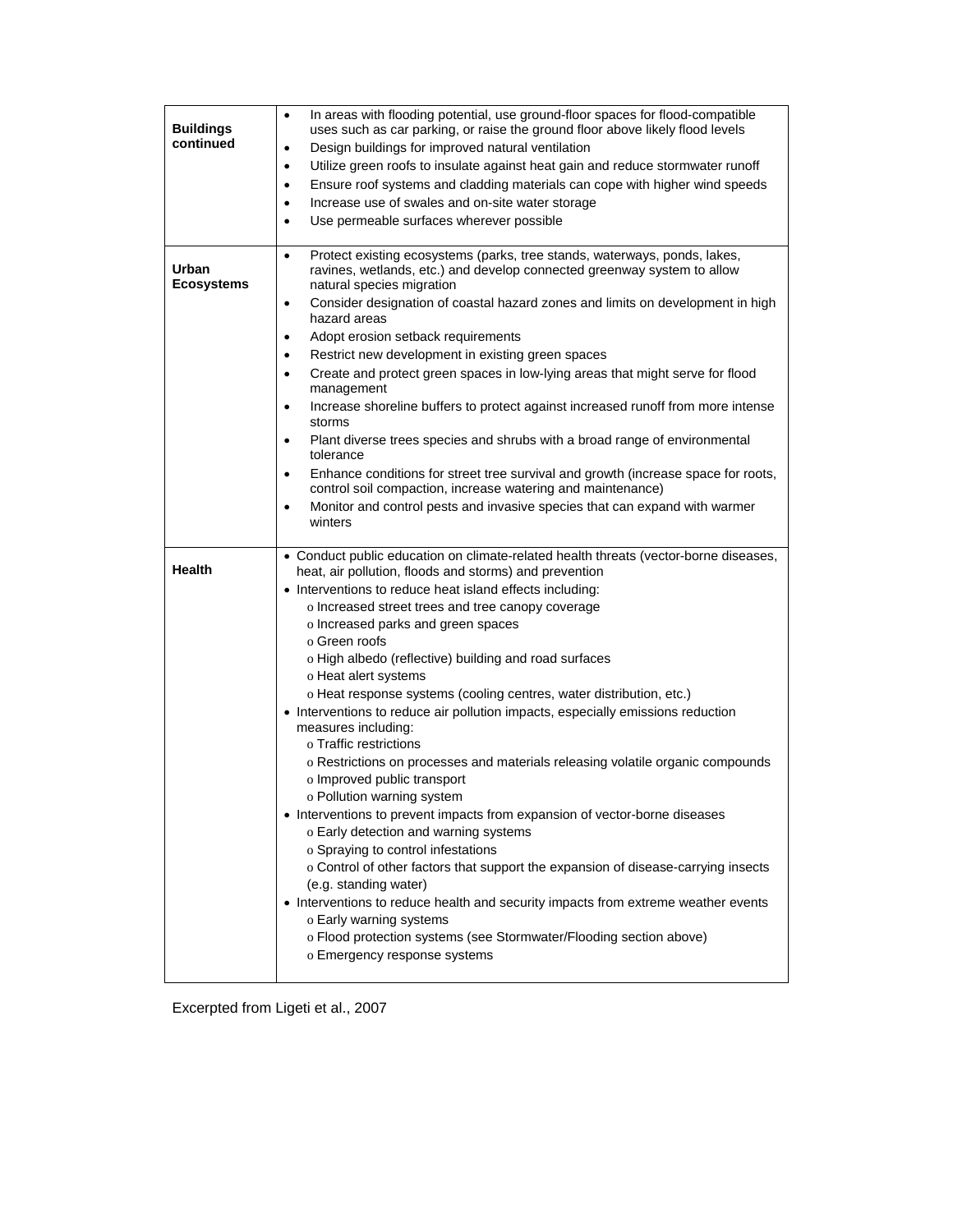### **APPENDIX B: Tips for Measuring Adaptation Options and Resiliency**

#### **REVIEWING ADAPTATION OPTIONS**

The United Kingdom Climate Impacts Programme suggests a number of simple questions that could guide decision-makers through a review of adaptation options, including:

#### 1. *What type of options should be considered?*

(Education, more research, increasing resilience, fortification, emergency response, etc.)

2. *What generic strategies have others identified?* 

3. *What are the likely consequences of the "do nothing" option?* 

#### 4. *Can "no regret" and "low regret" options be identified?*

5. *Can flexible options that allow for uncertainty be identified?*  Some measures can be phased in over time in response to increasing risk, for example.

#### 6. *Is it urgent to make a decision now or is delay an option until further information is available?*

Consider:

 Expected climate changes over the lifetime of the system or structure under consideration;

The extent of the risk; and

The value to be gained from improved monitoring or research.

Excerpted from Ligeti et al., 2007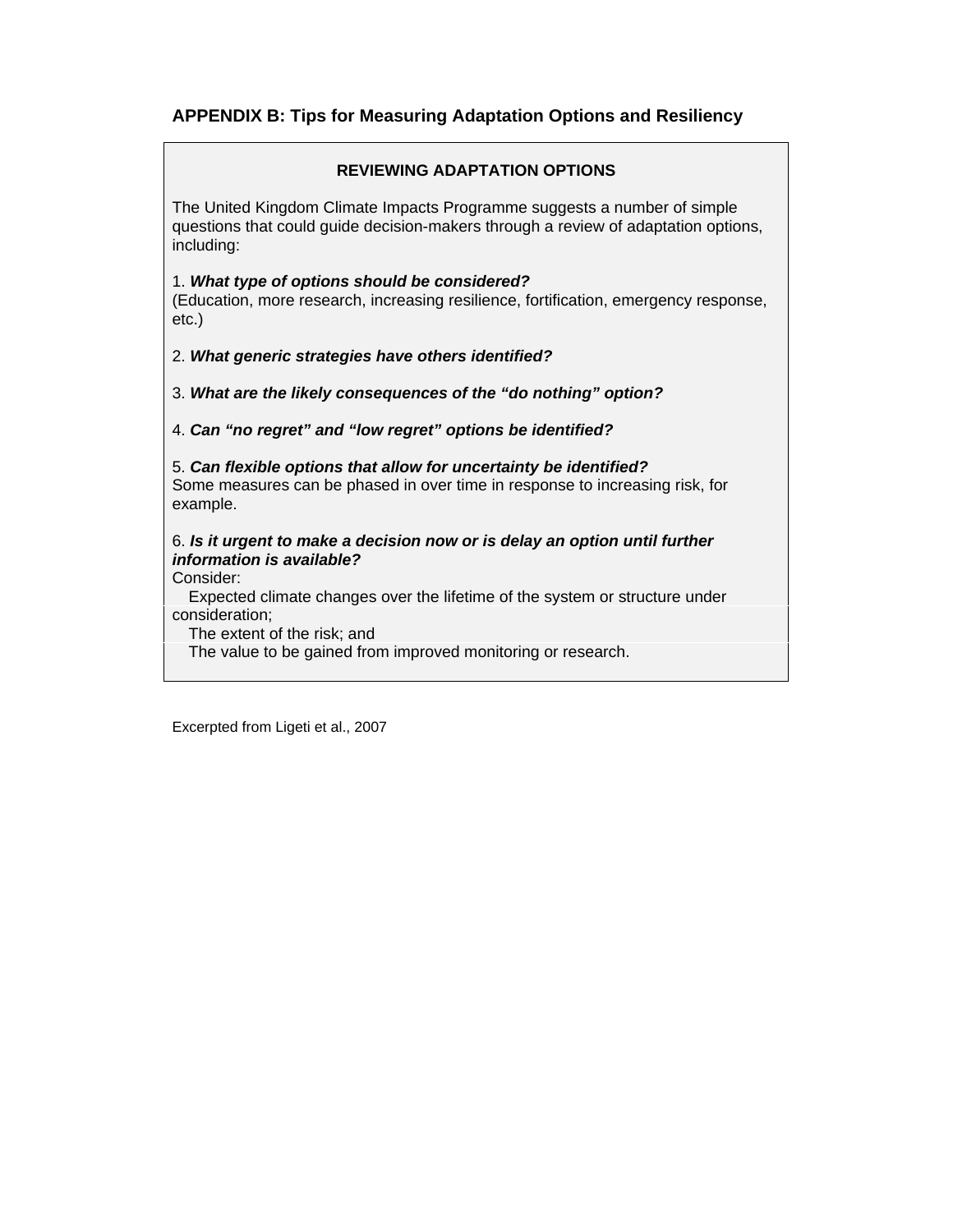#### **MEASURES OF RESILIENCE**

Measures of resilience are tools that can be incorporated into performance measurement systems, budget processes, or community indicator reporting. The measures should be based on guiding principles used to develop the

**A MEASURE OF RESILIENCE** is a quantitative or qualitative judgement that you develop and track over time to determine how well a preparedness action meets the preparedness goals you have set in a given priority planning area.

municipality's preparedness goals. These guiding principles can be reframed in the form of questions to see if they are meeting the vision that was set. The ICLEI guidebook provides an example of five questions with relevant measures of resilience based on sample guiding principles.

#### **1. Has awareness about climate change and its projected impacts on your priority planning areas increased? Is there support among your government, your community and your stakeholders to prepare for climate change impacts?**

*(Guiding Principle #1: Increase public awareness of climate change and its projected impacts on your community.)* 

Potential ways to measure public awareness about climate change impacts:

- Community surveys tracking participation in public meetings on climate change impacts;
- Surveys tracking "hits" to community-sponsored climate change webpages;
- Surveys tracking requests for climate change-related publications (e.g., fact sheets, brochures, reports);
- Surveys evaluating trends in the number and types of questions or comments received by government agencies about climate change in your priority planning areas;
- Surveys of the number of media stories about climate change impacts in your region;
- Qualitatively, whether public officials understand 1) how climate change impacts relate to major decisions in your priority planning areas and 2) how those decisions could reduce or increase climate change vulnerabilities or risks.

#### **2. Have you increased technical capacity in your government and community to prepare for climate change impacts in your priority planning areas? Is this technical capacity being used effectively to evaluate vulnerability and risk in your priority planning areas?**

*(Guiding Principle #2: Increase your technical capacity to prepare for climate change impacts.)* 

Potential ways to measure technical capacity to prepare for climate change impacts in your priority planning areas:

- Number of technical experts you have on staff who can advise you on the latest research about climate change impacts in your priority planning areas, and/or the existence of an ongoing relationship with outside climate science advisors;
- The existence and regular use of ongoing forums for sharing the latest information on climate change in your priority planning areas with internal and external stakeholders, including government employees, the business community, and the general public.

#### **3. Is climate information being considered in decisions in your priority planning areas? Is there a formal mechanism in place that "mainstreams" or otherwise facilitates climate change preparedness in your priority planning areas?**

*(Guiding Principle #3: "Mainstream" information about climate change vulnerabilities, risks, and preparedness into planning, policy, and investment.)*